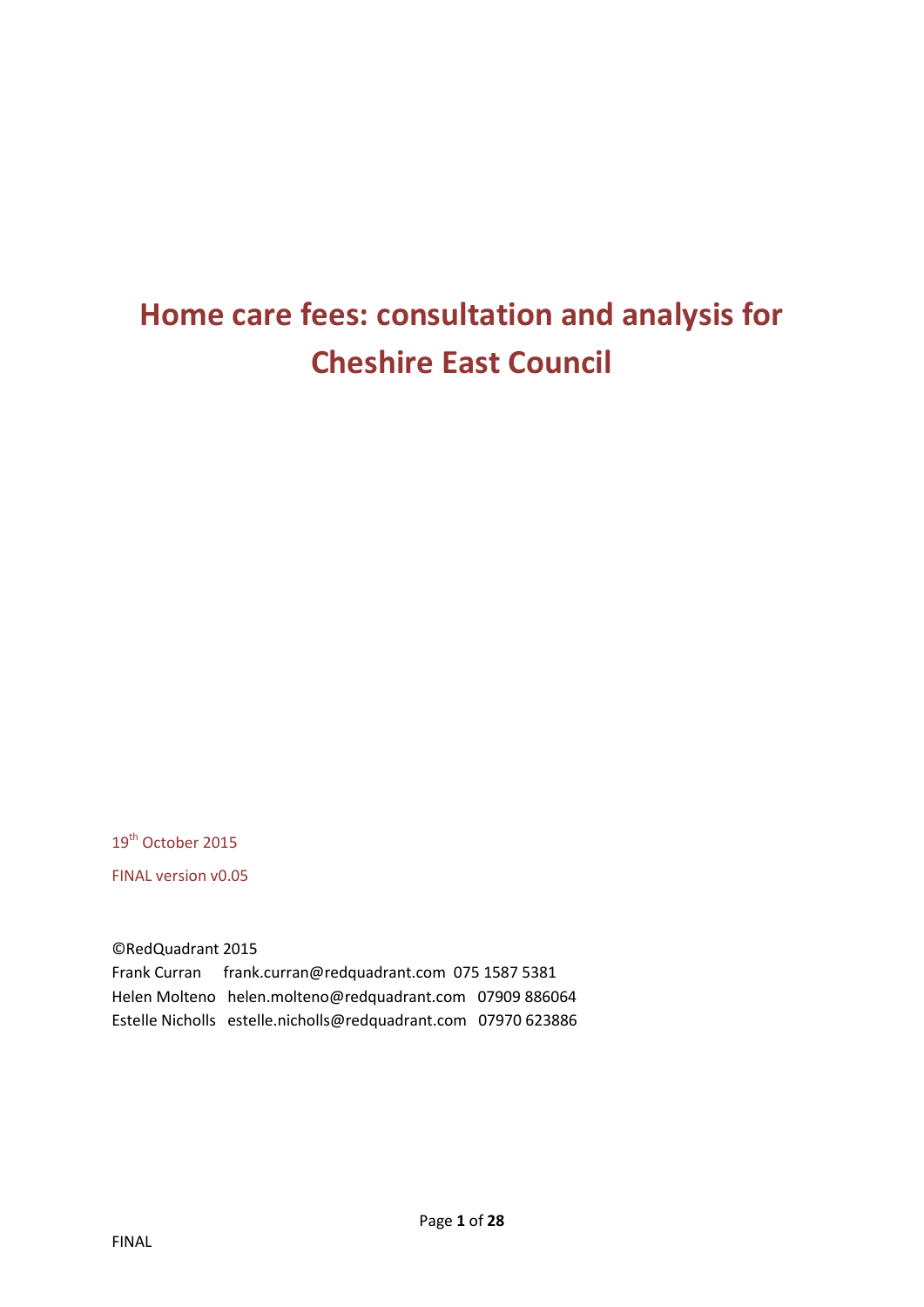# <span id="page-1-0"></span>Contents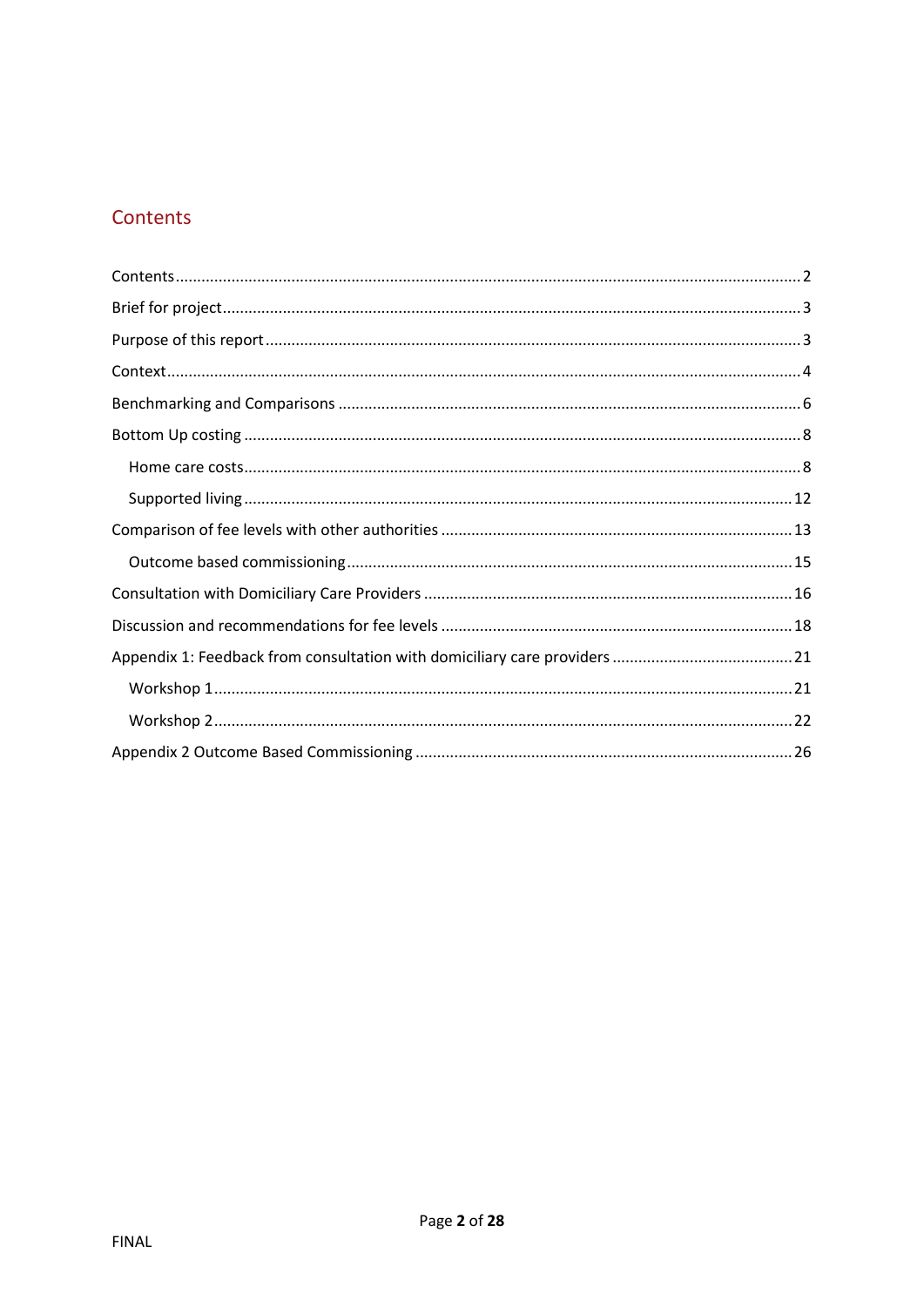# <span id="page-2-0"></span>Brief for project

RedQuadrant was commissioned by Cheshire East Council in May to make recommendations for future fee levels. Specifically we were asked

- 1. To carry out an independent review of fair price for care Domiciliary Care within the borough of Cheshire East and comparator authorities from Cheshire East's CIPFA family group- the "market analysis". This includes:
	- a. Analysis of out of borough services for ad hoc commissioning.
	- b. Review of fee sustainability in the Domiciliary Care sector during the likely term of the new agreement including an analysis of Fair Price for Care requirements and the implications of implementing the Unison Ethical Care Charter
- 2. To develop for consideration by the Council appropriate and fair prices for care and support fees that take account of the principles of the Care and Support and Aftercare (Choice of Accommodation) Regulations 2014 whether or not they are expressly applicable and which has regard to the Council's financial position so far as is reasonable, based on the work undertaken with care home and domiciliary care service providers and the intelligence gained during the market analysis.
- 3. To offer suggestions as to how to sustainably grow the market in areas where there is a current shortage of choice and provision.
- 4. To offer market analysis, position statement, review of fee levels and advice on the following areas:
	- Direct Payments (taking account of new pension responsibilities from April 2015)
	- Fee structures for Extra Care, Respite, other supplementary commissioned services including Shared Lives and Rapid Response Domiciliary Care
	- Setting Rates for Individual Personal Budgets for full-cost payers who wish to access a Care Account
	- Telecare banded service costs to include a review of the free community alarm service for those aged over 85
	- A review of the impact of mandating payment of the Living Wage and the payment of travel time on fee levels and it's consequence on capacity and sustainability in the market

## <span id="page-2-1"></span>Purpose of this report

We have undertaken the following activities in relation to this project

- Interviewed a range of stakeholders from the Council, CCG and others
- Reviewed performance data, policy papers and other documentation
- Undertaken two workshops with local care home providers (see Appendix one)
- **•** Prepared draft recommendations on which we have consulted with providers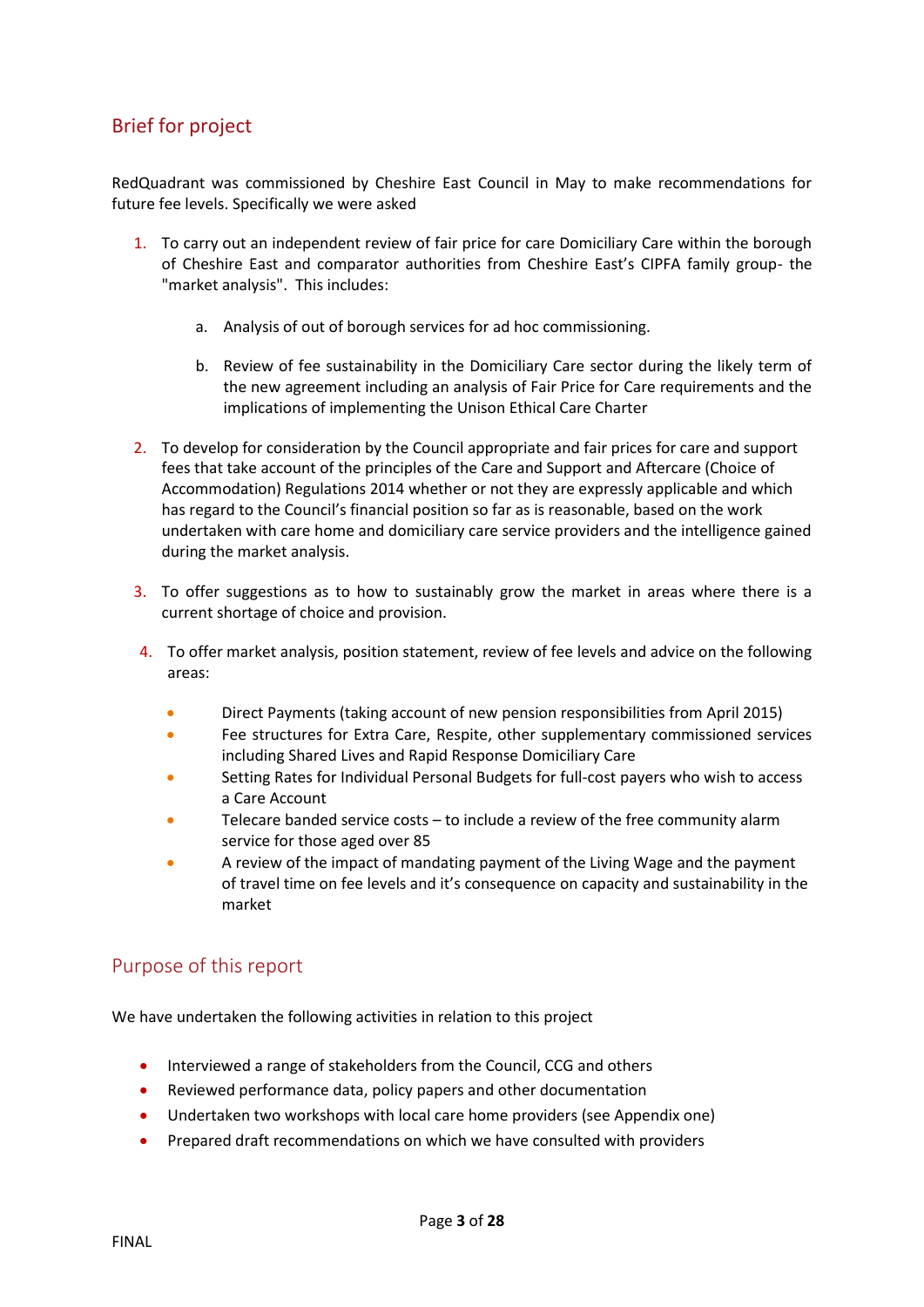Reviewed feedback from providers (nine providers gave feedback – Rossendale, Alternative Futures, AbleWell Care, Intercare, Archangel, Eden Care, HCSS, Sure Care, Tracey Ault)

This report is our final report which summarises our findings and makes recommendations for future fee levels. The revised recommendations are now somewhat different from the draft recommendations as we have taken account of the feedback received about the local cost of care

# <span id="page-3-0"></span>**Context**

When setting fees for care home providers the Council is required to follow legislation and to take account of relevant guidance and case law. The requirements in relation to other types of care have, traditionally been far less prescriptive. However the Care Act 2014 strengthens the general duties on local authorities when setting fees. Relevant features of the Act include:

- Section 1 of the 2014 Act places a general duty on local authorities (when exercising their functions under the Act) to promote an individual's well-being. This includes the promotion of the suitability of living accommodation. The Guidance refers to this duty as 'the wellbeing principle' (see Chapter 1 of the Statutory Guidance).
- Section 5(1) of the 2014 Act places an obligation on local authorities to: *"(1) ...promote the efficient and effective operation of a market in services for meeting care and support needs with a view to ensuring that any person in its area wishing to access services in the market –*

*(a) has a variety of providers to choose from who (taken together) provide a variety of services;* 

*(b) has a variety of high quality services to choose from;* 

*(c) has sufficient information to make an informed decision about how to meet the needs in question."* 

 In performing its duty under section 5(1), section 5(2) of the 2014 Act requires a local authority to have regard to a number of matters, including:

*"(b) the need to ensure that it is aware of current and likely future demand for such services and to consider how providers might meet that demand;* 

*...* 

(d) *the importance of ensuring the sustainability of the market (in circumstances where it is operating effectively as well as in circumstances where it is not);"* 

Section 5(3) of the 2014 Act provides that:

*"(3) In having regard to the matters mentioned in subsection (2)(b), a local authority must also have regard to the need to ensure that sufficient services are available for meeting the needs for care and support of adults in its area and the needs for support of carers in its area."*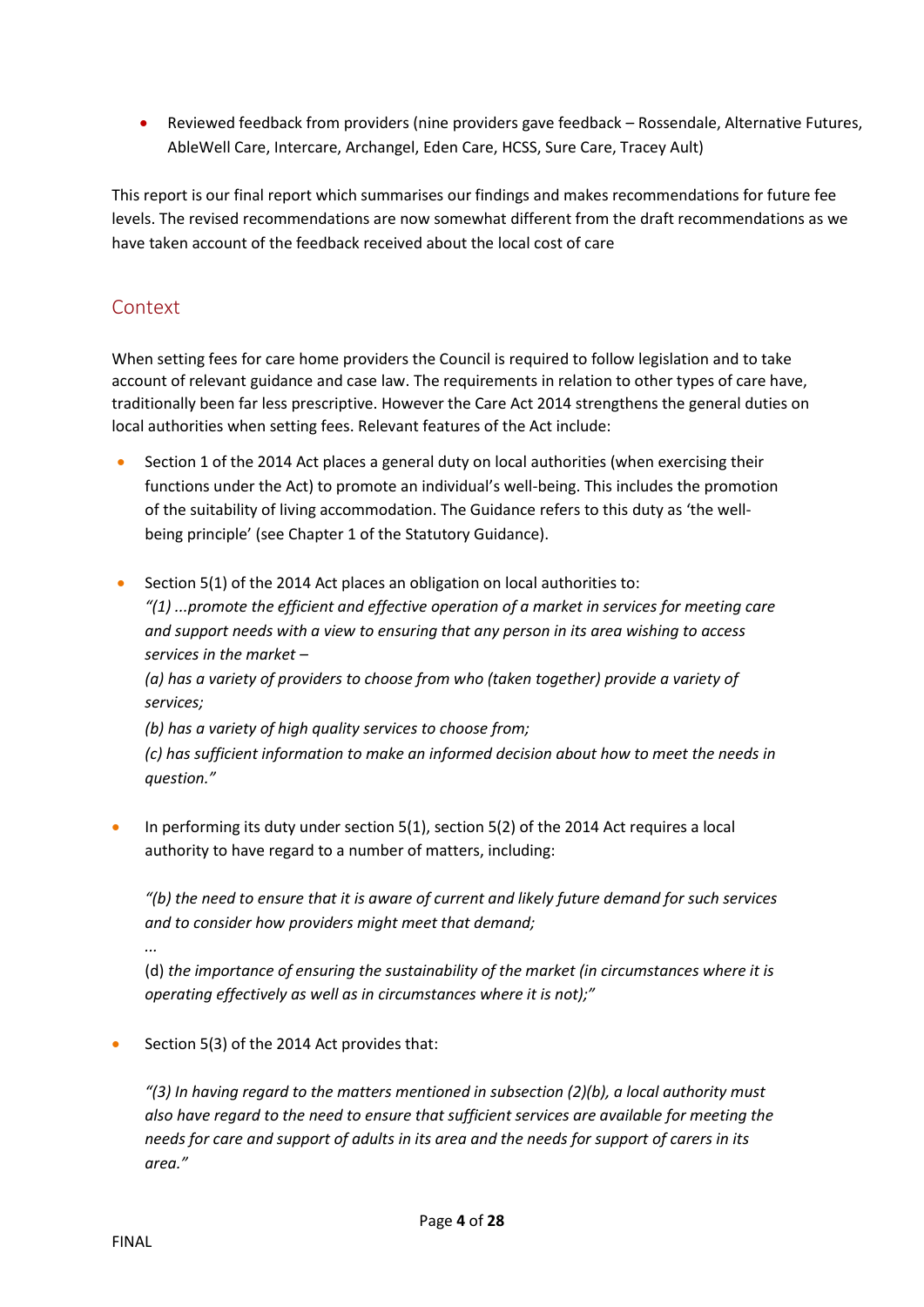Chapter 4 of the Guidance states:

*"High-quality, personalised care and support can only be achieved where there is a vibrant, responsive market of service providers. The role of the local authority is critical to achieving this, both through the actions it takes to directly commission services to meet needs, and the broader understanding and interactions it facilitates with the wider market, for the benefit of all local people and communities."* (paragraph 4.1)

*"Market shaping means the local authority collaborating closely with other relevant partners..."* (paragraph 4.6)

*"Local authorities must facilitate markets that offer a diverse range of high-quality and appropriate services. In doing so, they must have regard to ensuring the continuous improvement of those services and encouraging a workforce which effectively underpins the market. The quality of services provided and the workforce providing them can have a significant effect on the wellbeing of people receiving care and support, and that of carers, and it is important to establish agreed understandable and clear criteria for quality and to ensure they are met."* (paragraph 4.21)

*"People working in the care sector play a central role in providing high quality services. Local authorities must consider how to help foster, enhance and appropriately incentivise this vital workforce to underpin effective, high quality services."* (paragraph 4.28)

*"When commissioning services, local authorities should assure themselves and have evidence that service providers deliver services through staff remunerated so as to retain an effective workforce. Remuneration must be at least sufficient to comply with the national minimum wage legislation for hourly pay or equivalent salary."* (paragraph 4.30)

*"When commissioning services, local authorities should assure themselves and have evidence that contract terms, conditions and fee levels for care and support services are appropriate to provide the delivery of the agreed care packages with agreed quality of care. This should support and promote the wellbeing of people who receive care and support, and allow for the service provider ability to meet statutory obligations to pay at least the national minimum wage and provide effective training and development of staff. It should also allow retention of staff commensurate with delivering services to the agreed quality, and encourage innovation and improvement."* [Emphasis added] (paragraph 4.31)

*"Local authorities should understand the business environment of the providers offering services in their area and seek to work with providers facing challenges and understand their risks."* (paragraph 4.34)

*"Local authorities must not undertake any actions which may threaten the sustainability of the market as a whole, that is, the pool of providers able to deliver services of an*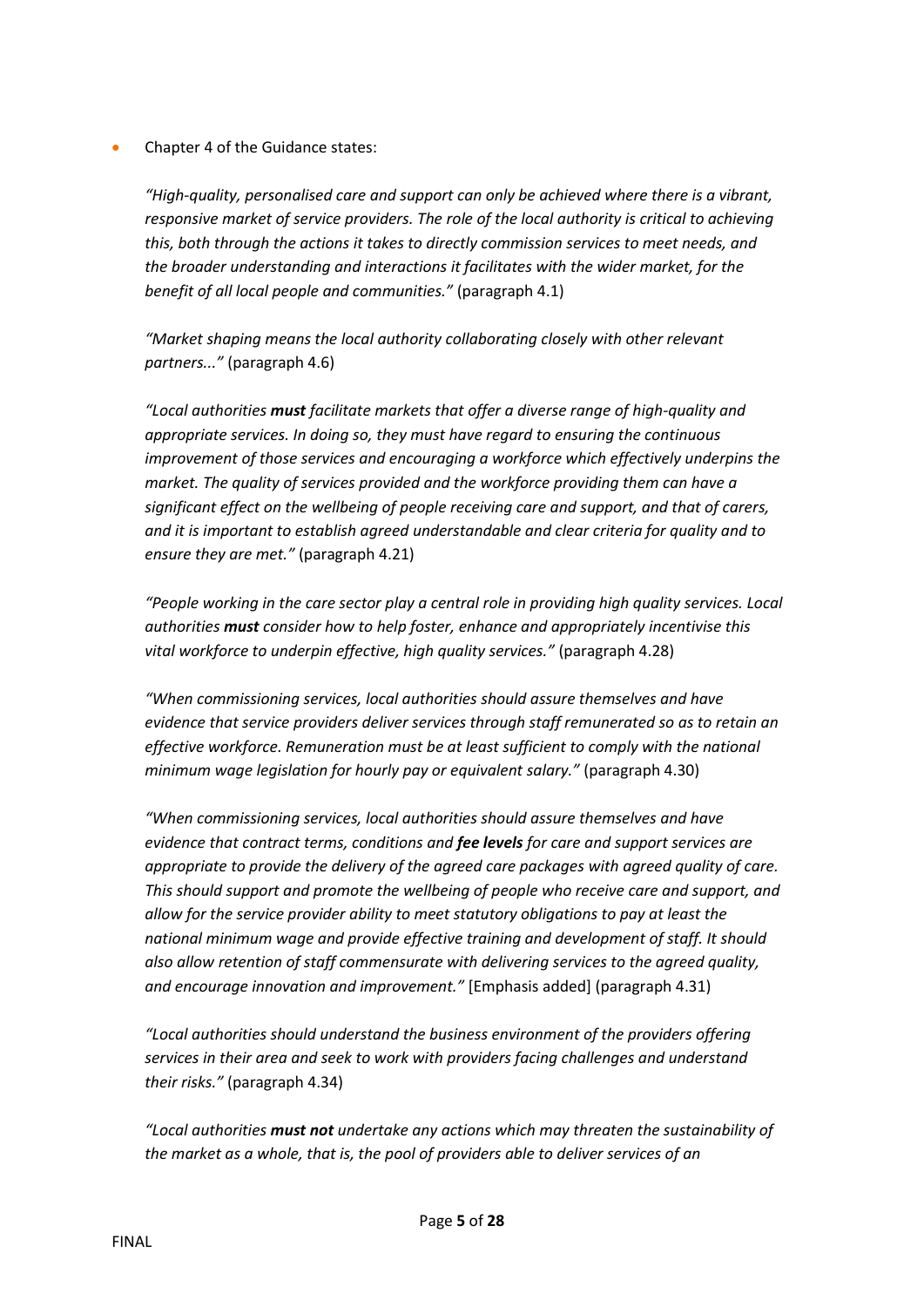*appropriate quality – for example, by setting fee levels below an amount which is not sustainable for provider in the long-term."* (paragraph 4.35)

*"The personal budget is defined as the cost to the local authority of meeting the person's needs which the local authority chooses or it required to meet. However, the local authority should take into consideration cases or circumstances where this 'cost to the local authority' may need to be adjusted to ensure that needs are met. For example, a person may have specific dietary requirements that can only be me in specific settings. In all cases the local authority must have regard to the actual cost of good quality care in deciding the personal budget to ensure that the amount is one that reflects local market conditions. This should also reflect other factors such as the person's circumstances and the availability of provision."* [Emphasis added] (Annex A: Choice of accommodation and additional payments, paragraph 11)

Thus there is an expectation that fees set by councils for all types of care should take account both of the actual cost of good quality care and the need to ensure a diverse array of local provision. Furthermore, it is clear from the brief for this project that the expectation of the Council is that fees need to be set at such a level as to allow providers to recover reasonable costs. We have focused on understanding costs and the broader market in our approach below

## <span id="page-5-0"></span>Benchmarking and Comparisons

## CIPFA Nearest Neighbours Comparator Group

The benchmarking exercise has been performed against the local authorities defined by CIPFA as the closest socio-economic group, taking into account such factors as population, age, unemployment and council tax bandings. The group of fifteen comparator authorities is defined as follows:

- 1. Cheshire West and Chester 9. North Somerset
- 
- 3. Shropshire 11. York
- 4. Bath and North East Somerset 12. Bedford
- 5. Herefordshire 13. Poole
- 
- 
- 8. Stockport
- 
- 2. Wiltshire 2. Wiltshire 2. Wiltshire 2. Wiltshire 2. Wiltshire 2. Wiltshire 2. Wilson 2. Manual 2. Manual 2. Manual 2. Manual 2. Manual 2. Manual 2. Manual 2. Manual 2. Manual 2. Manual 2. Manual 2. Manual 2. Manual 2. M
	-
	-
	-
- 6. Solihull 14. Warrington
- 7. Central Bedfordshire 15. South Gloucestershire

## Demographics

As population is one of the key drivers behind the number of people receiving social care, the population of each of the authorities was taken into account when undertaking all analysis. Using the most recent detailed data (mid 2013 estimates) from the Office of National Statistics (ONS) all data could be expressed in terms of cost or activity per population. Cheshire East is estimated to have a population of 372,707 including 219,742 adults (18-64 age bracket) and 78,035 older people (65 and over).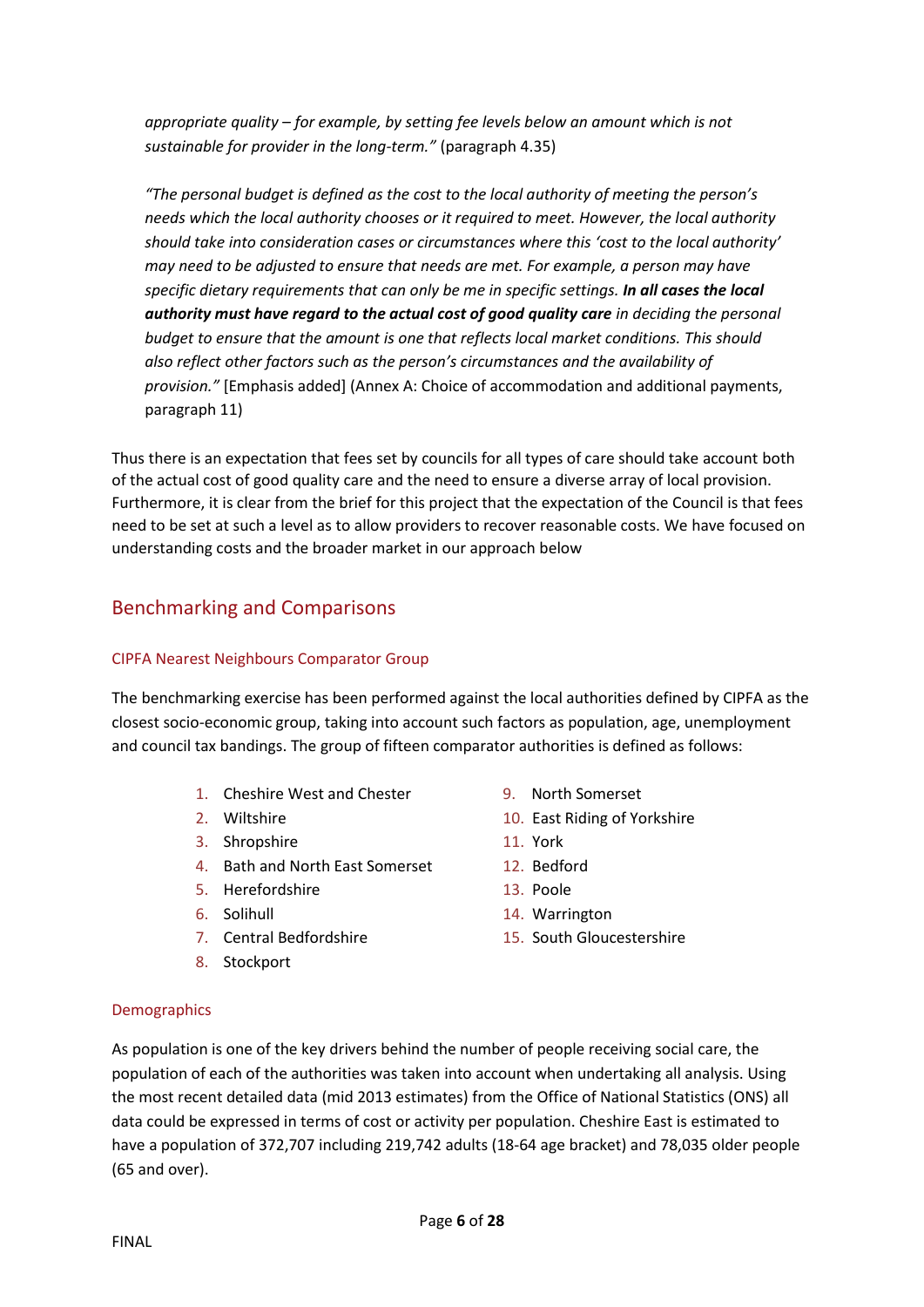## PSSEX Benchmarking Outcomes

Using 2013/14 PSSEX data from the Health and Social Care Information Centre (HSCIC) we were able to benchmark key data for Cheshire East against their nearest neighbour authorities, as defined by the CIPFA nearest neighbours model. The outcomes of this analysis should not be used in isolation as average figures could be significantly impacted upon should an authority have submitted inaccurate data. Additionally, the data is already over one year out of date, and therefore authorities may have very different data for the last twelve months.

The information below analyses the information at a weekly and aggregate package of care level, it is not possible from the PSSEX information to extract the comparative hourly rates. Utilising the benchmarked average unit costs, weekly average packages of care and the averages per head of population it is possible to determine the shape of the Council's care levels. All data was based on the gross cost and activity.

## Home Care

- 1. Home care average weekly costs for older people were 13% above peers, though with activity 41.2% lower; gross costs were also 32.1% lower than expected.
- 2. Due to higher than average activity (26.5%) and higher than average weekly costs (38.3%), gross costs for learning disabilities were 111.7% higher than peer group.
- 3. Though activity was only marginally below average for mental health clients, average weekly costs were at £526.61, 138.3% higher than peers, thus increasing gross costs by 144.2%.
- 4. As with all home care client groups, physical disabilities had a higher than average weekly cost by 21.6%. Activity was, at 57.5%, just over half that of the comparator group.

## Direct Payments

- Direct payments for older people were 53.8% higher in terms of weekly cost. Activity was also higher by 14.5%, resulting in gross costs 99.9% higher than peers.
- Learning disabilities activity was only 12.1% higher than comparator group though the weekly costs were also higher by 18.1% giving rise to gross costs 35.9% higher than the group.
- Average weekly costs of £92.21 were 24.4% lower than the comparator group for mental health, though as activity was 43.6% higher, gross costs were 98.6% higher than comparator group.
- Physical disabilities had lower than average activity (26.8%) as well as weekly costs (12.3%), thus resulting in gross costs being 34.6% lower than expected for the population size.

(Note the above analysis utilises the weekly packages of care, they do not determine or indicate comparative information about the individual unit (hourly) rates paid by the Council).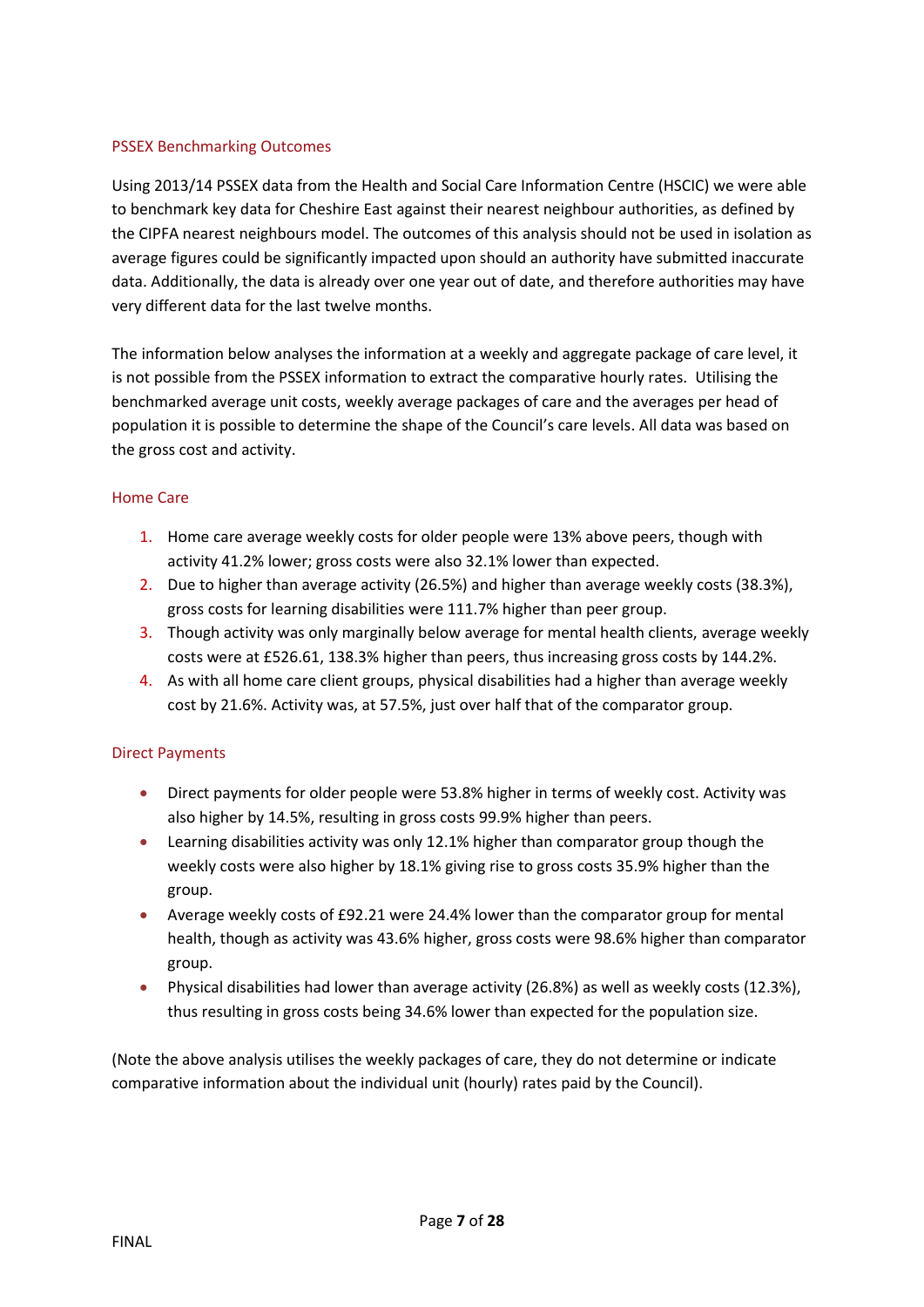# <span id="page-7-0"></span>Bottom Up costing

## <span id="page-7-1"></span>Home care costs

As part of our review we have again carried out a 'bottom up' costing exercise for domiciliary care fees. We have used assumptions from within the UKHCA $<sup>1</sup>$  model as a basis for some of the support</sup> costs methodology as outlined below. In addition we have relied on our professional judgement and experience, and wherever possible, used regional benchmarking data to enable us to the set costs at an appropriate level.

• Unison Ethical Care Charter: the Unison Ethical Care Charter<sup>2</sup> was launched in 2013 and is an attempt "to establish a minimum baseline for the safety, quality and dignity of care by ensuring employment conditions which a) do not routinely short-change clients and b) ensure the recruitment and retention of a more stable workforce through more sustainable pay, conditions and training levels."

There are a number of components to the Charter including

- $\circ$  The starting point for commissioning of visits will be client need and not minutes or tasks. Workers will have the freedom to provide appropriate care and will be given time to talk to their clients
- $\circ$  The time allocated to visits will match the needs of the clients. In general, 15-minute visits will not be used as they undermine the dignity of the clients. Homecare workers will be paid for their travel time, their travel costs and other necessary expenses such as mobile phones
- $\circ$  Visits will be scheduled so that homecare workers are not forced to rush their time with clients or leave their clients early to get to the next one on time
- o Those homecare workers who are eligible must be paid statutory sick pay
- o Zero hour contracts will not be used in place of permanent contracts
- o All homecare workers will be paid at least the UK Living Wage
- $\circ$  All homecare workers will be covered by an occupational sick pay scheme to ensure that staff do not feel pressurised to work when they are ill in order to protect the welfare of their vulnerable clients.

We have followed these assumptions in our calculations below, unless otherwise stated

 Staff Salary Costs: NMDS-SC indicates that domiciliary care staff are paid an average of £7.18, compared to currently vacancies within the Cheshire East area which indicated hourly rates of between £6.70 and £7.90. It is not however known what level of experience will fall into this level of pay. We have therefore modelled the rates based on £7.20 per hour as this lies near the midpoint of current advertised roles and equates to the new national living wage (NLW)<sup>3</sup> of £7.20 per hour from April 2016. We have also modelled costs in relation to

**<sup>.</sup>**  $1$  'United Kingdom Homecare Association Limited – A Minimum Price for Homecare' version 3.0, July 2015

<sup>&</sup>lt;sup>2</sup> https://www.unison.org.uk/content/uploads/2013/11/On-line-Catalogue220142.pdf

 $3$  2015 budget announced new national living wage with effect from April 2016.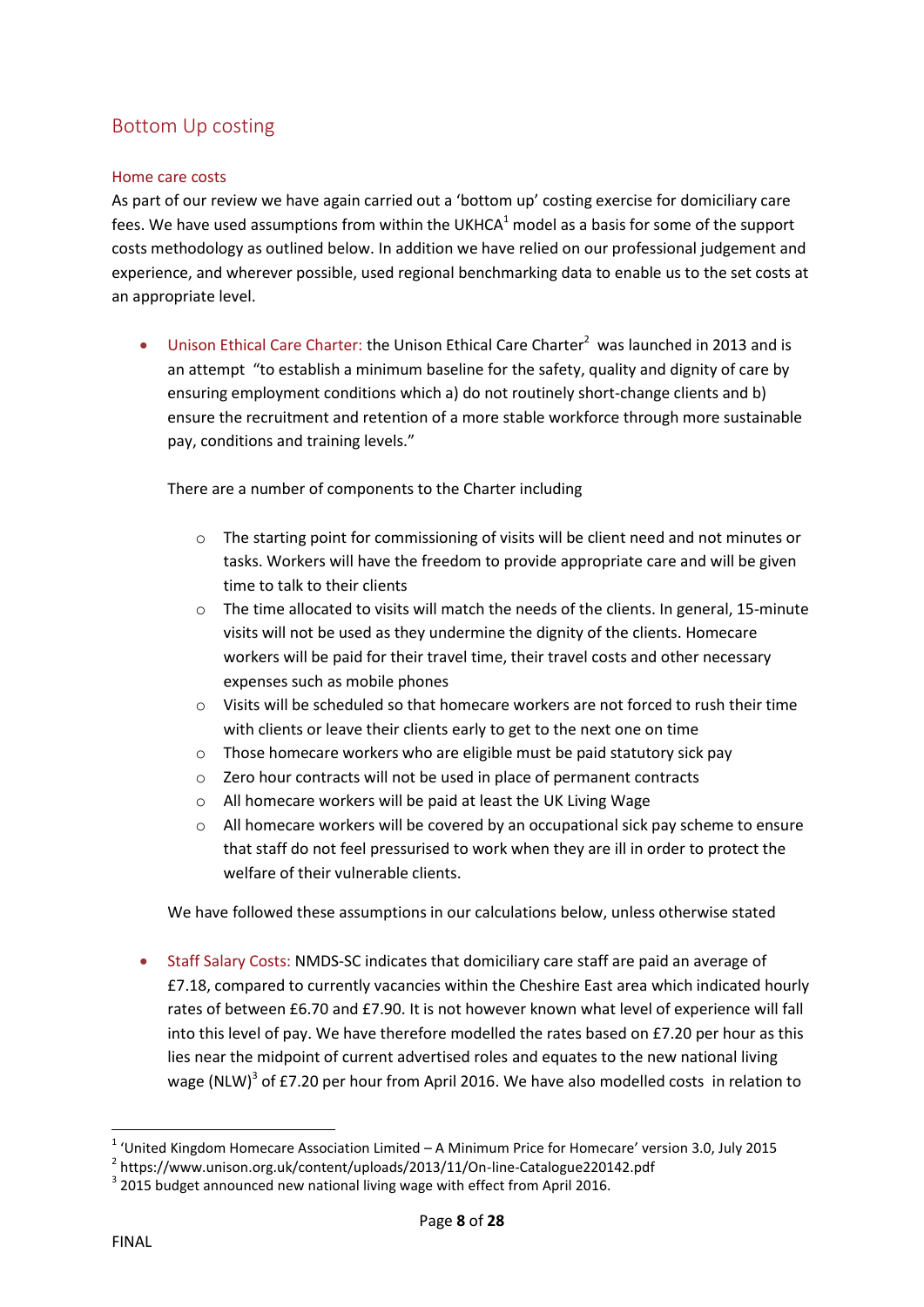the current UK Living Wage (UKLW)(£7.85 per hour in 2015/16), assumed to be uplifted by 1% in April 2016 and 2% in April 2017

 Other Staffing Assumptions: The National Insurance (NI) rate has been applied at 9.5% across the board as there will be variations between full time and part time staff which will impact on the differing levels of NI payable. In the consultation version of this report we used 7% but after provider feedback have uplifted this to the figure used in the UKHCA report

A pension contribution of 1% has been applied to account for the current minimum employer contribution, which is consistent with UKHCA recommendations. National minimum employer pension contributions will increase in future years to 2% from October 2016 and 3% from October 2017, and this is taken account of in the proposed rates for 2016/17 and 2017/18.

A 'timeout' allowance of 13.6% has been applied which comprises of 28 days annual leave, 5 days sickness and 2.5 training days. This is virtually identical (0.2% lower) than the UKHCA recommendation. We have not priced an occupational sickness scheme as this is not included in the UKHCA recommendations

- Mileage Costs: An allowance of 2 miles per hour of contracted time has been allocated to the hourly fee, which is consistent with the assumptions made in a similar exercise in 2012 but less than the UKHCA assumption of 4 miles per hour of contracted time. Several providers challenged us on this point, pointing out that some journeys undertaken by carers take much longer than this: however our rationale for this is that we have been asked to set one rate to cover both rural and urban locations and this must imply an average weighting to each area of cost
- Travel Time: There will be an element of non-productive time due to staff members travelling between clients. We have used the UKHCA recommendation of 11.4 minutes for every hour which is consistent with the assumptions made in a similar exercise in 2012 (7.5 for urban locations and 15 minutes for rural locations) and assumed that this will be paid for. Our rationale for this is that we have been asked to set one rate to cover both rural and urban locations.
- Staff Support Costs: The UKHCA model assumes staff support costs totalling 27% of the total price until April 2016 and 25.5% thereafter. This budget line is assumed to include the following costs:
	- o Branch staff: Registered manager, supervisors, coordinators, finance and admin staff, quality assurance costs;
	- o Office costs: Rent, rates, maintenance, water, lighting and heating, insurance, cleaning and equipment hire;
	- o Training etc: Induction training, external training and qualifications;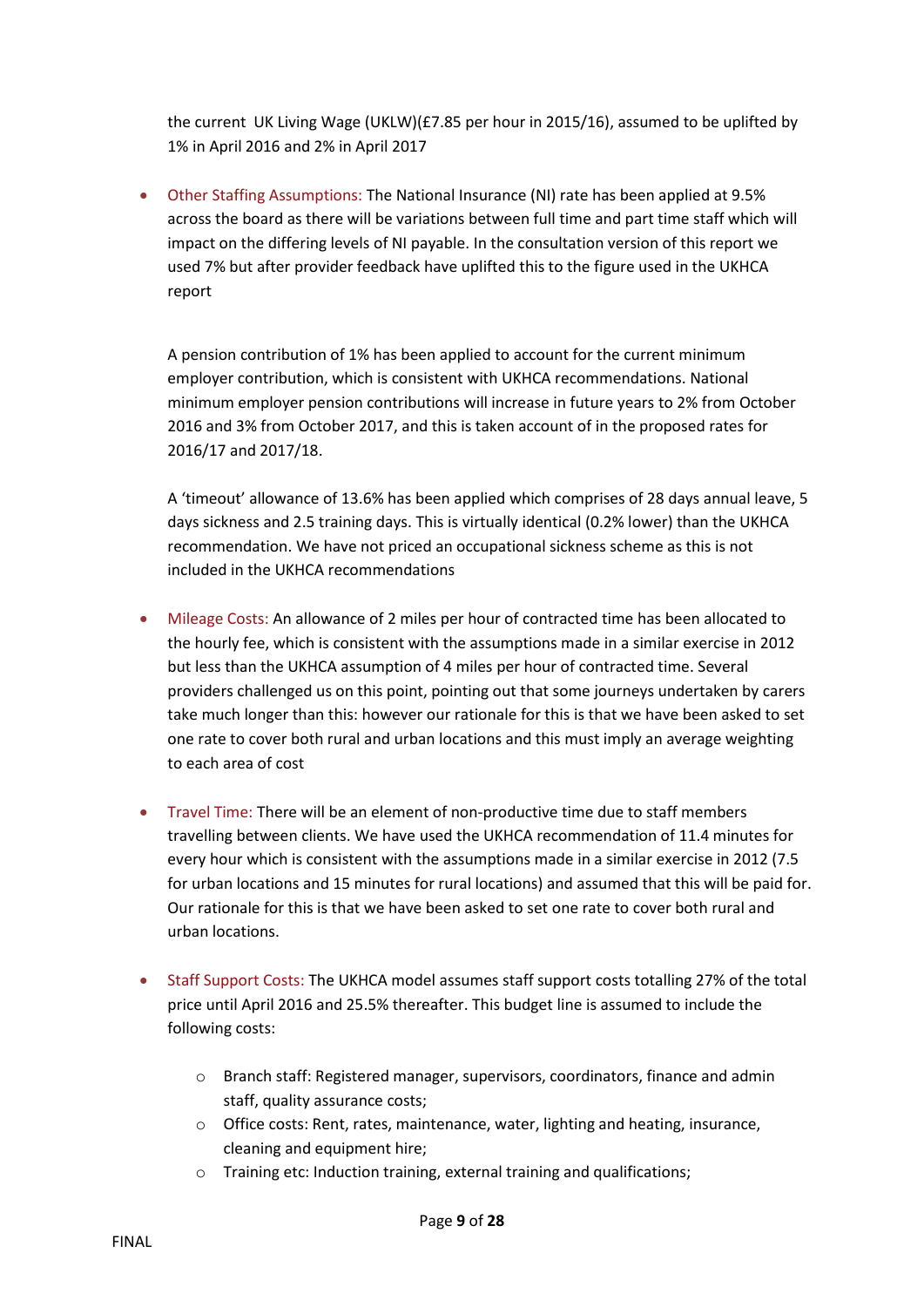- o Recruitment: Recruitment advertising, criminal record disclosures;
- o IT equipment: Computer systems, telephones, electronic call monitoring; Marketing: Advertising and marketing;
- o Consumables: Uniforms, personal protective equipment;
- o Finance: Bank charges, interest, depreciation.
- o Print and postage: Printing, postage, stationery;
- o Business travel: Fuel, tax, insurance, vehicle leasing, repairs, mileage, accommodation and subsistence;
- o Legal/professional: Legal, professional accountancy, registration fees;
- o General: Donations, subscriptions, translation services, general expense

The UKHCA figures seem extremely high in our view. We initially applied a rate of 17%, which we believe to be more realistic for costs across all client groups: this was based on our previous experience of commissioning care services and the views expressed by commissioners of what margin they would expect to see in tendering exercises.

This area was one of the main subjects of contention in the consultation process. Many providers argued that costs in these areas had gone up considerably since the last fee increase and there were increased requirements in this area (eg the Care Certificate) that resulted in higher costs. There does seem little doubt that there are genuine cost pressures in this area. Indeed one provider quoted a KPMG cost of care exercise in Birmingham that, apparently, showed:

- "The average business costs for supported living are 31%, the median is higher.
- The average business costs for dom care is 27% bang on the UKHCA recommendations!"

We have applied a rate of 22% in our revised model. Together with a profit margin of 3% this results in 25% of the proposed fee being paid in indirect costs. although there is evidence that actual costs are about this proportion we still consider this rate to be uncomfortably high. We suggest that an open tendering exercise would produce a lower rate in this area

- Profit Margin: A margin of 3% has been applied which is suggested by the UKHCA.
- Bottom up home care costs 15/16: The figures above result in a bottom-up cost of home care of £15.28 per hour (=25.5p per minute) for 2015/16. The impact of paying UKLW is to increase this cost to £16.57 per hour
- Bottom up home care costs  $16/17$ : As the 15/16 figure is based on a £7.20 hourly pay rate for home care and this is the level at which the NLW for 2016/17 is set we have used this figure as the basis for the 16/17 costs also. With the impact of pension increases we calculate £15.32 as the cost for 16/17. The impact of paying UKLW is to increase this cost to £16.80 per hour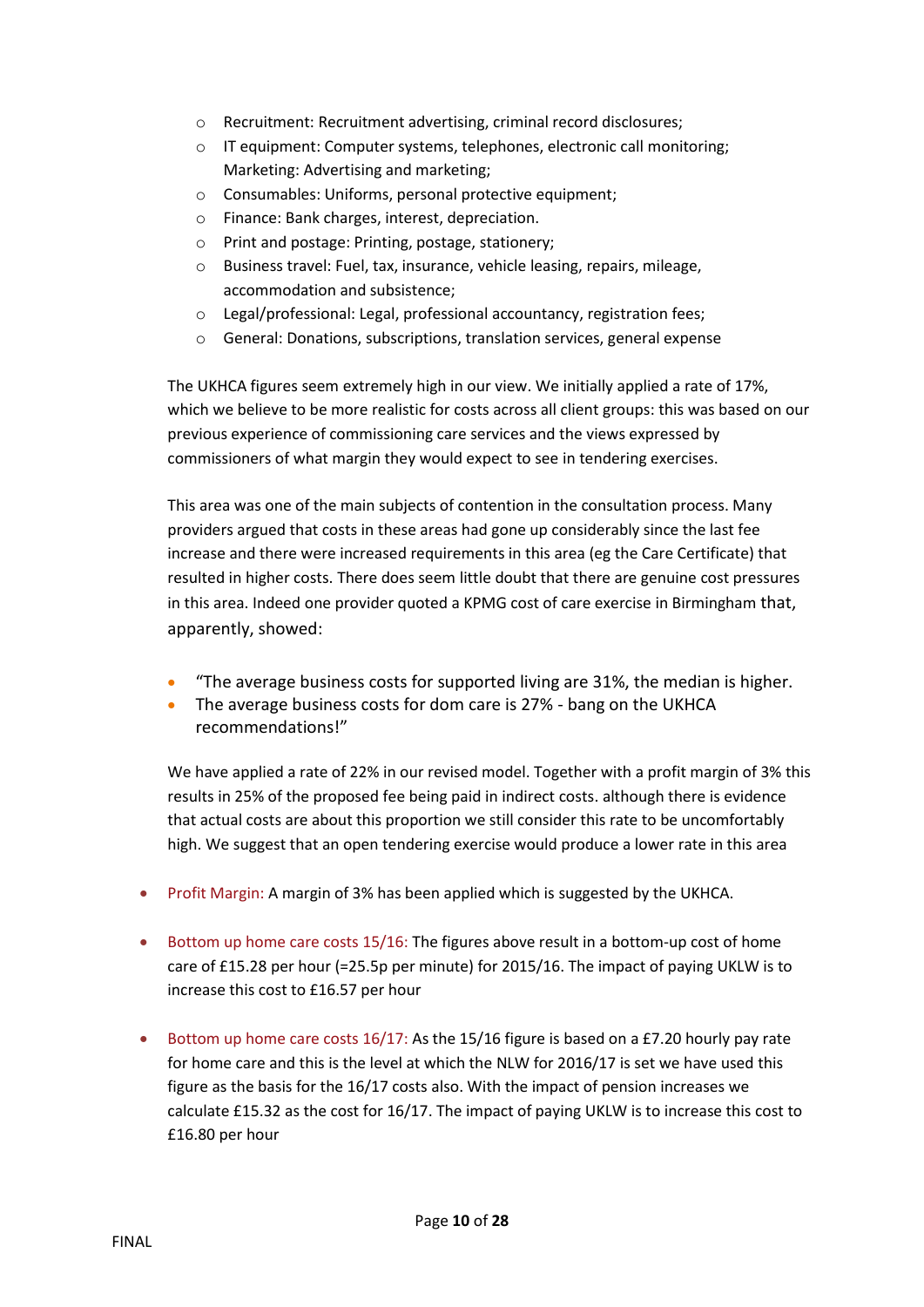- Bottom up home care costs 17/18: we estimate that the NLW will increase to £7.65 in 2017/18; previously we had modelled costs based on only 75% of staff being over 25 and thus entitled to NLW but this was felt to be invidious, impossible to implement in practice and inconsistent with the Council's own approach to employees. Using NLW for all employees leads to a fee rate of £16.38 for 2017/18. The impact of paying UKLW is to increase this cost to £17.27 for 2017/18
- Impact of bottom-up costs: At present Cheshire East are using a 15 minute fee structure for all domiciliary care. There are also two sets of fees for the east and south of the Borough. For the future the authority intends to use a standard hourly rate which will be pro- rataed to reflect the time of the appointment. Current rates are set out below as is the impact of setting fees using the bottom-up costs and one standard rate

| <b>Appointment</b><br>time | South<br><b>Rate per</b><br>call | East<br><b>Rate per</b><br>call | <b>Blended</b><br><b>E/W Rate</b><br>per Call | <b>Bottom-up</b><br>calculation | <b>Diff</b><br>bottom-<br>up/blended | <b>Diff</b><br>bottom-<br>up/East | <b>Diff</b><br>bottom-<br>up/South |
|----------------------------|----------------------------------|---------------------------------|-----------------------------------------------|---------------------------------|--------------------------------------|-----------------------------------|------------------------------------|
| 15 minutes                 | £5.52                            | £5.77                           | £5.63                                         | £3.83                           | $-32%$                               | $-34%$                            | $-31%$                             |
| 30 minutes                 | £7.67                            | £8.03                           | £7.82                                         | £7.66                           | $-2%$                                | $-5%$                             | 0%                                 |
| 45 minutes                 | £9.92                            | £11.41                          | £10.67                                        | £11.49                          | 8%                                   | 1%                                | 16%                                |
| 60 minutes                 | £11.22                           | £12.55                          | £11.97                                        | £15.32                          | 28%                                  | 22%                               | 37%                                |

 2015/16 costs and fees: The bottom-up figures above are based on one rate being set across the Borough with no differential rates for 15, 30, 45 and 60 minute calls. This approach will bring greater clarity both for providers and commissioners. However, in practice implementing this rate would require considerable changes to current arrangements and it is unlikely that these changes can be implemented this financial year. Thus there is a question as to whether any increase should be offered for this financial year. The table above shows that bottom-up costs are significantly less than the rates paid for 15 minute calls, slightly less than the rates paid for 30 minute calls in the south and considerably more than the rate for 45 minute calls in the south and all 60 minute calls. The decision on whether an increase should be offered thus depends on the ratio of 15, 30, 45 and 60 minute calls amongst providers: this will vary considerably amongst providers thus meaning that a fair overall increase is impossible to calculate. However as there has been a decision to no longer commission 15 minute calls this discrepancy should disappear over time as presumably these are then re-provided as 30 minute calls. The impact of this change on the fees paid to providers for 15 and 30 minute calls was greater in the consultation version of this proposal and attracted negative comment from providers but the figures above, effectively show a very modest impact on one call category and considerable increases in other categories

#### Direct Payments

We have calculated Direct Payment costs in two different ways: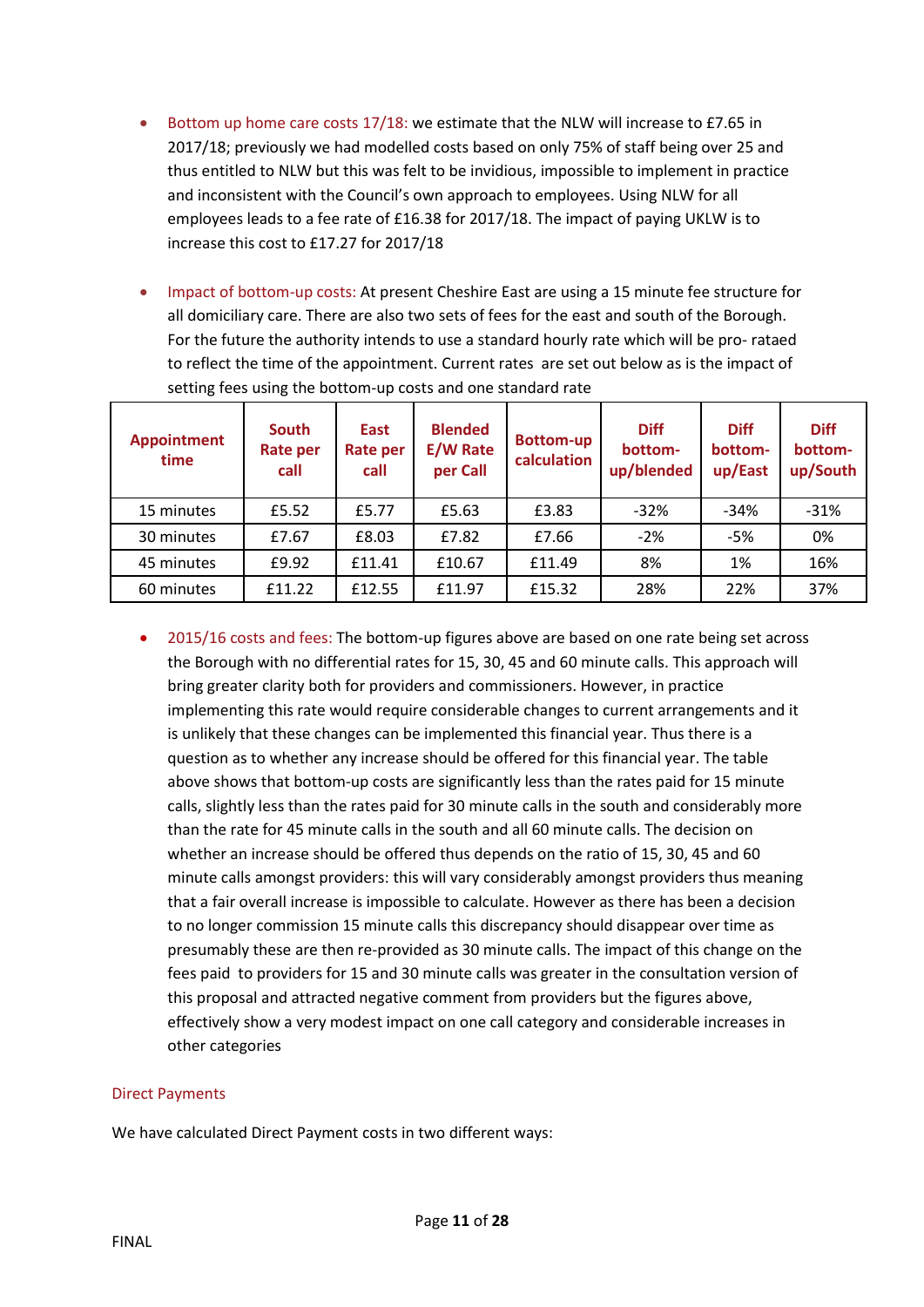- 1. We have used the same methods for building up costs as detailed above for domiciliary care. However we have not included travel time and mileage costs – arguably these should not be considered in the DP calculation. Furthermore where Direct Payments are used to purchase personal assistants there should be less need for support cost overheads so we have reduced these to 5% to cover insurance. There should also be no need for profit margin when employing Pas. Where Direct Payments are used to purchase care via an agency it is reasonable for the agency to expect a similar contribution towards overhead costs and margin – we have modelled this at 25% as with commissioned home care
- 2. We have done the same calculation as in 1 but we have based the pay costs on the UKLW of £7.93 per hour (£7.85 plus 1%) for 16/17 and £8.09 (plus 2%) for 17/18

The impact of these two different methods is shown below

| Method 1       | 2015/16 | 2016/17 | 2017/18 |
|----------------|---------|---------|---------|
| DP agency rate | £12.05  | £12.11  | £12.98  |
| DP PA rate     | £9.82   | £9.87   | £10.58  |
| Method 2       |         |         |         |
| DP agency rate | £13.14  | £13.33  | £13.72  |
| DP PA rate     | £10.37  | £10.53  | £11.19  |

Both methods can be defended: method two has the advantage of allowing care workers to be paid more than NLW.

It could, however also be argued that the DP agency rate should be set at the rate for commissioned home care as otherwise there is no incentive for providers to provide care in this way

## <span id="page-11-0"></span>Supported living

At present the same rates are used for home care (which we are defining here as episodic care being provided to people living in their own home, usually to older people and typically non-intensive) and supported living (which we are defining here as continuous/near continuous care being provided to people living in supported living arrangements, usually to adults with learning disabilities and typically intensive). Using the same cost-bases for both types of service cannot be defended when the home care rate is set as above, because the home care costs includes a substantial component of cost for travel time and mileage which obviously do not apply in supported living settings. Effectively the supported living and DP rates thus should be the same on this argument. One provider argued that

"Your report has not taken into account that Customers requiring round the clock support are more complex and therefore more likely to require the intervention of Senior Branch Staff. These staff will be in addition to the rostered staff member/s already supporting the Customer, and are an extra cost with no additional revenue available for the intervention they provide."

The point of course does not take account of the areas where indirect costs might be lower eg the rostering and co-ordination of peripatetic home care workers is more complex than for workers in supported living. The same provider reported the KPMG cost of care exercise in Birmingham as showing 31% of costs in complex placements were indirect, implying that 34% of the fee should go on indirect costs. We think (based on our experience of commissioning supported living in a variety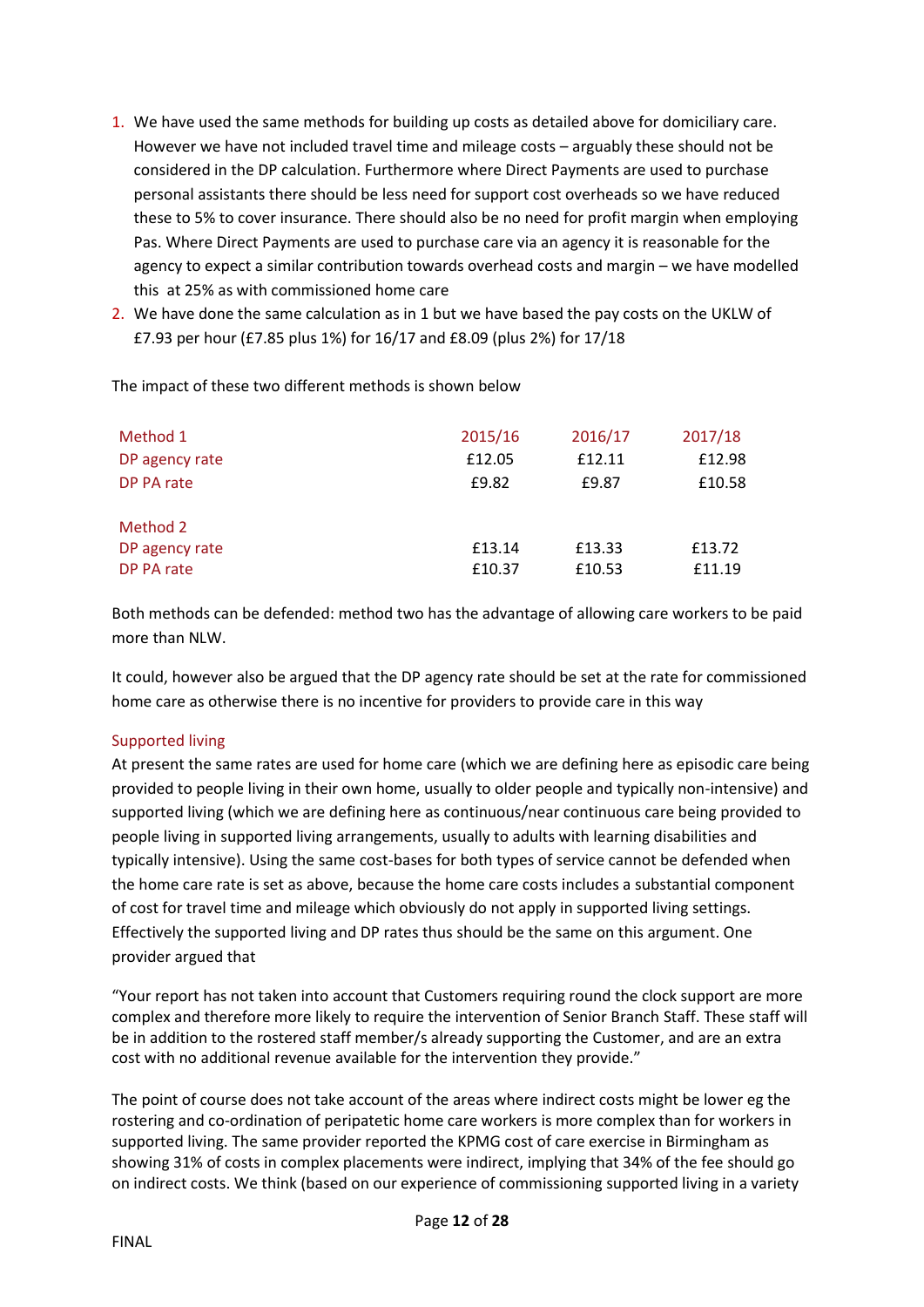of settings) that this is a very high ratio of indirect costs, that a tendered pricing exercise would result in providers quoting at below this rate and thus to expect the Council to pay this level is not reasonable. Thus we recommend continuing to price supported living based on a 25% indirect costs ratio

## Sleep-ins

The council currently pays £45.44 per night for sleep-ins, equivalent to £5.05 per hour assuming a 9 hour shift.

There were two legal cases in relation to sleep-ins in 2014 which changed practice in this area. Their impact was summarised by PinsentMasons as follows:

"...the legal position [now] seems fairly settled  $-$  for a sleep-in shift of this type, the entire shift will count as working time for NMW [National Minimum Wage] purposes.

How does this fit with the practice of paying a fixed fee for sleep-in shifts? The simple answer is that it doesn't (subject to the point set out below). It therefore remains to be seen whether employers in the care sector continue to flout the law and hope for the best, or whether they will start to pay in line with NMW. If the latter, the big question is this: who will dare to jump first? It is worth stressing that the above cases do not necessarily mean that employers will have to pay sleep-in shifts at NMW rate. What they mean is that the time spent on a sleep-in shift will count as working time for the purposes of the NMW calculation"<sup>4</sup>

Thus a set rate for sleep-ins that is below the minimum wage is only applicable if the workers undertaking the sleep-in are earning enough above the minimum wage to take their total income to above minimum wage for the payment period

It seems likely that many people undertaking sleep-ins will be paid at or near minimum wage , particularly from April 2016: thus the seems little alternative to increasing sleep-in rates to NMW/NLW levels in this scenario (plus associated NI and leave costs), although the rate could be maintained at the present level for people doing sleep-ins who earn more than this

# <span id="page-12-0"></span>Comparison of fee levels with other authorities

We have attempted to compare current fees paid by Cheshire East with those paid by others. All of the comparator authorities in the CIPFA comparator group were contacted in order to establish their current fees. In addition to this three further local authorities – Flintshire, Denbighshire and Wrexham - were also included to ensure that the comparison size included neighbouring authorities. To date we have gained the fees from nine of the eighteen identified authorities. Where authorities had a range of rates for one particular area, an average rate has been used in the analysis. In some cases there are no fees noted as they may vary between clients/providers. The results are discussed below by client group.

**<sup>.</sup>** 4 http://www.pinsentmasons.com/ELP/The%20rising%20costs%20of%20a%20quiet%20'sleep-in'.pdf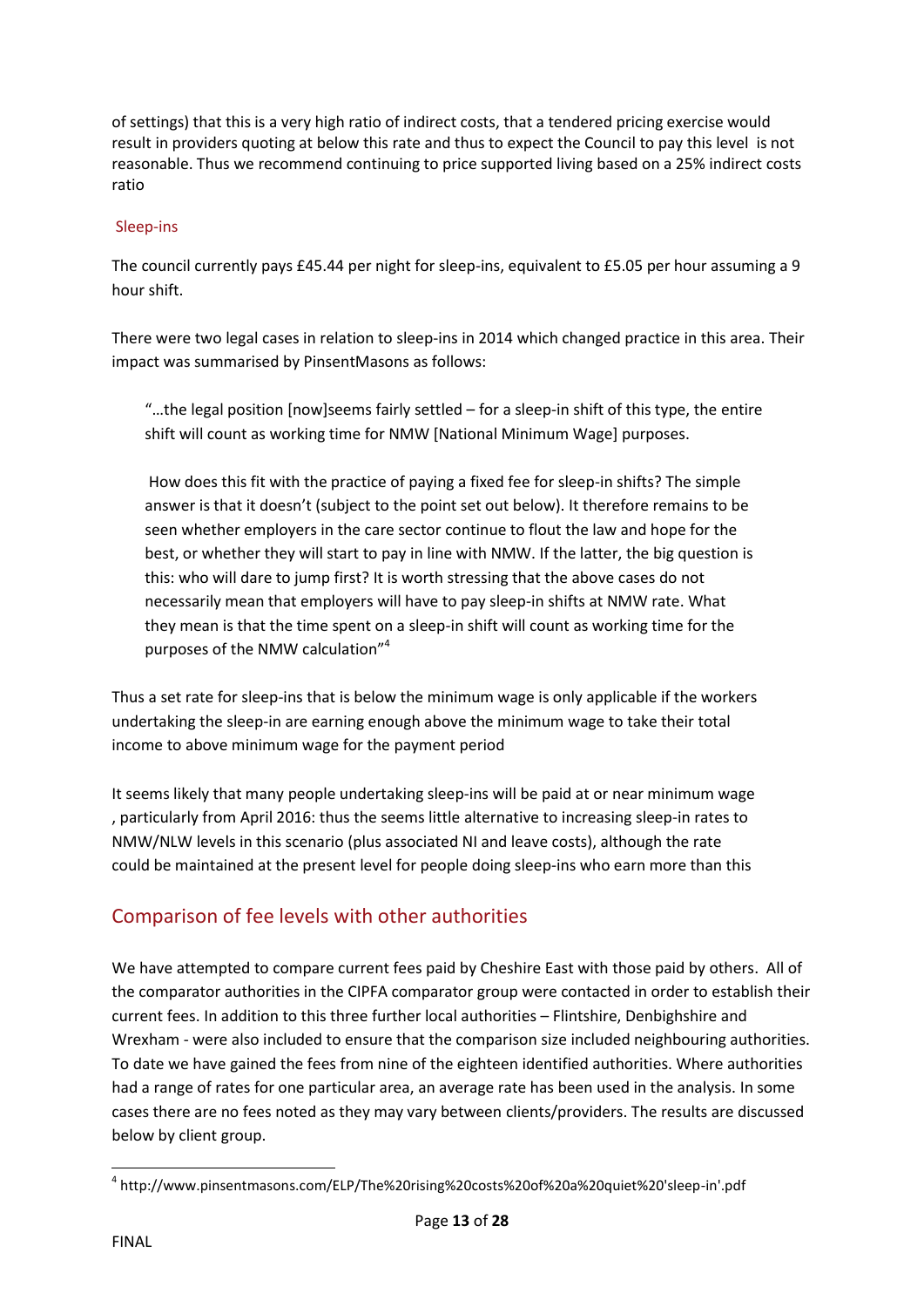## Domiciliary Care

The table below shows the costs paid for domiciliary care by comparator authorities:

|                             |                                                                           | <b>Learning</b>     | <b>Physical</b>     |                      |  |
|-----------------------------|---------------------------------------------------------------------------|---------------------|---------------------|----------------------|--|
| <b>Council</b>              | <b>Older People</b>                                                       | <b>Disabilities</b> | <b>Disabilities</b> | <b>Mental Health</b> |  |
| <b>Cheshire East</b>        | £11.97 - 60 min                                                           |                     |                     |                      |  |
|                             |                                                                           |                     | £10.52 - 45 min     |                      |  |
|                             |                                                                           |                     | £7.82 - 30 min      |                      |  |
|                             |                                                                           |                     | £5.63 - 15 min      |                      |  |
|                             | Commission                                                                | £13.00 to           | £13.00 to           |                      |  |
| Wiltshire                   | outcomes not                                                              | £23.78              | £23.78 per hour     | £15.00               |  |
|                             | hours                                                                     |                     |                     |                      |  |
| Poole                       | £14.28                                                                    | £14.00              | £14.28              | £14.28               |  |
| Warrington                  | £11.37 - 60 min                                                           |                     |                     |                      |  |
|                             |                                                                           |                     | £11.68 $-$ 45 min   |                      |  |
|                             | £12.18 $-$ 30 min                                                         |                     |                     |                      |  |
|                             | £19.76 $-$ 15 min                                                         |                     |                     |                      |  |
| Herefordshire               | £13.98                                                                    |                     |                     |                      |  |
| Flintshire                  | £14.78 - 60 min                                                           |                     |                     |                      |  |
|                             |                                                                           |                     | £11.09 - 45 min     |                      |  |
|                             |                                                                           |                     | £9.82 - 30 min      |                      |  |
|                             | Average £14.28 (provider prices used), with an additional cost of £0 -    |                     |                     |                      |  |
| <b>East Riding</b>          | £10 per hour for rural locations                                          |                     |                     |                      |  |
| Bedford Borough             | £14.70 (average) for home care                                            |                     |                     |                      |  |
|                             | Home care varies according to provider from £14.16 to £21.04 per hour.    |                     |                     |                      |  |
|                             | If a domiciliary care package is particularly hard to place, we may offer |                     |                     |                      |  |
| South Gloucestershire       | an enhanced hourly rate. Sleep ins vary according to provider.            |                     |                     |                      |  |
| <b>Central Bedfordshire</b> | Home care varies according to provider from £11.75 to £19.00 per hour.    |                     |                     |                      |  |

Cheshire East are not the only authority to be currently paying fees on 15 minute blocks, with Warrington and Flintshire also doing so. Compared to those authorities who pay on an hourly rate the Cheshire East fee is lower than its peers, with the closest hourly rate being £13.00, which is 8.6% higher than Cheshire East. The majority of respondents have hourly rates within the range of £14- £15.

## Direct Payments

|                      | <b>Direct Payments Hourly Rate</b> |                     |                     |                      |  |
|----------------------|------------------------------------|---------------------|---------------------|----------------------|--|
| <b>Council</b>       |                                    | <b>Learning</b>     | <b>Physical</b>     |                      |  |
|                      | <b>Older People</b>                | <b>Disabilities</b> | <b>Disabilities</b> | <b>Mental Health</b> |  |
| <b>Cheshire East</b> | £12.55                             | £12.55              | £12.55              | £12.55               |  |
| Wiltshire            | Range from<br>£15.32-£17.22        | £16.06 per hour     | £16.06 per hour     | £16.06 per hour      |  |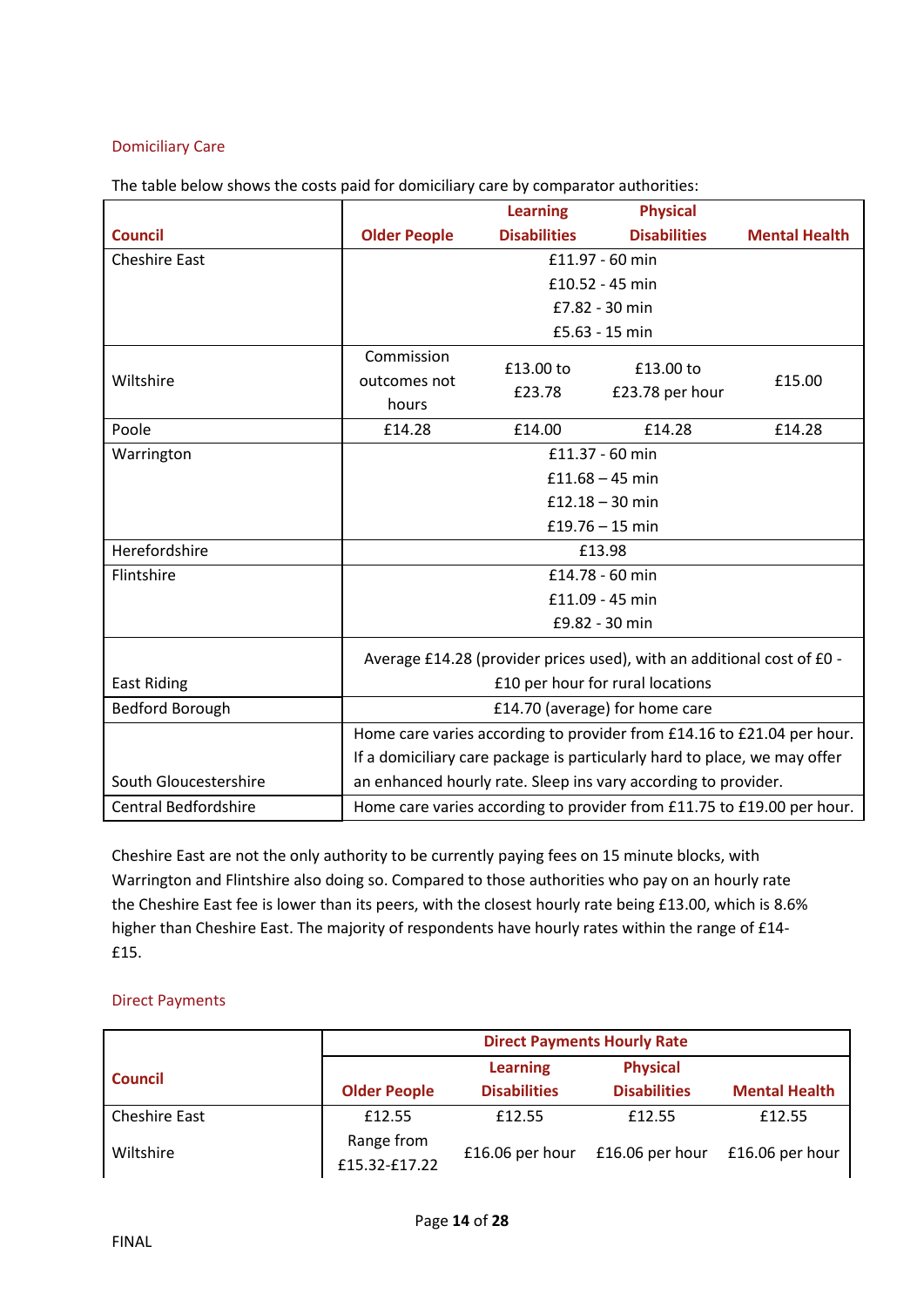| Poole                 | £14.28                                                                    | £14.28 | f14.28                                                              | £14.28 |  |
|-----------------------|---------------------------------------------------------------------------|--------|---------------------------------------------------------------------|--------|--|
| Warrington            | £10.61                                                                    |        |                                                                     |        |  |
|                       |                                                                           |        | If Direct Payment for Domiciliary Care then based on standard rate, |        |  |
| Herefordshire         | otherwise on need.                                                        |        |                                                                     |        |  |
|                       |                                                                           |        |                                                                     |        |  |
| Flintshire            | Variable by negotiation                                                   |        |                                                                     |        |  |
|                       | The usual rate for 2014/15 was £11.00 per hour but this is increased high |        |                                                                     |        |  |
| East Riding           | needs.                                                                    |        |                                                                     |        |  |
| Bedford               | Between £10.13 and £12.53 per hour.                                       |        |                                                                     |        |  |
| South Gloucestershire | £17.80                                                                    | £17.80 | £17.80                                                              | £17.80 |  |
| Central Bedfordshire  | £14.10                                                                    | £14.10 | £14.10                                                              | £14.10 |  |

## Personal Assistants

|                       | <b>Personal Assistants</b>                                       |                     |                     |                      |  |
|-----------------------|------------------------------------------------------------------|---------------------|---------------------|----------------------|--|
| <b>Council</b>        |                                                                  | <b>Learning</b>     | <b>Physical</b>     |                      |  |
|                       | <b>Older People</b>                                              | <b>Disabilities</b> | <b>Disabilities</b> | <b>Mental Health</b> |  |
| <b>Cheshire East</b>  | £12.55                                                           | £12.55              | £12.55              | £12.55               |  |
| Wiltshire             | £11.84 - £13.65                                                  | £11.84 - £13.65     | £11.84 - £13.65     | £11.84 - £13.65      |  |
| Poole                 |                                                                  |                     | n/a                 |                      |  |
| Warrington            | n/a                                                              |                     |                     |                      |  |
| Herefordshire         | n/a                                                              |                     |                     |                      |  |
|                       | FCC provides £10.56 per hour for people to employ PA's. Includes |                     |                     |                      |  |
| Flintshire            | employment on costs.                                             |                     |                     |                      |  |
| East Riding           | n/a                                                              |                     |                     |                      |  |
| <b>Bedford</b>        | £7.50 per hour (payable to the PA)                               |                     |                     |                      |  |
| South Gloucestershire | £11                                                              | £11                 | £11                 | £11                  |  |
| Central Bedfordshire  | £7.89 ph (payable to the PA)                                     |                     |                     |                      |  |

## <span id="page-14-0"></span>Outcome based commissioning

Outcome-based commissioning is widely regarded as an important aspect of the personalisation agenda (see Appendix 2 for more information). Commissioning on the basis of individual outcomes, rather than placements, shifts the emphasis away from systems and processes, and onto the quality of the service and the impact on the SU. It focuses on reducing the care needs of SUs, improving their quality of life and maximising their independence.

With growing pressure on adult social care resources, the goal of promoting efficient, outcomefocused services has never been more important. As the Care Act introduces market shaping and commissioning responsibilities, and a greater focus on outcomes within assessments, the use of outcomes based commissioning has considerable merit.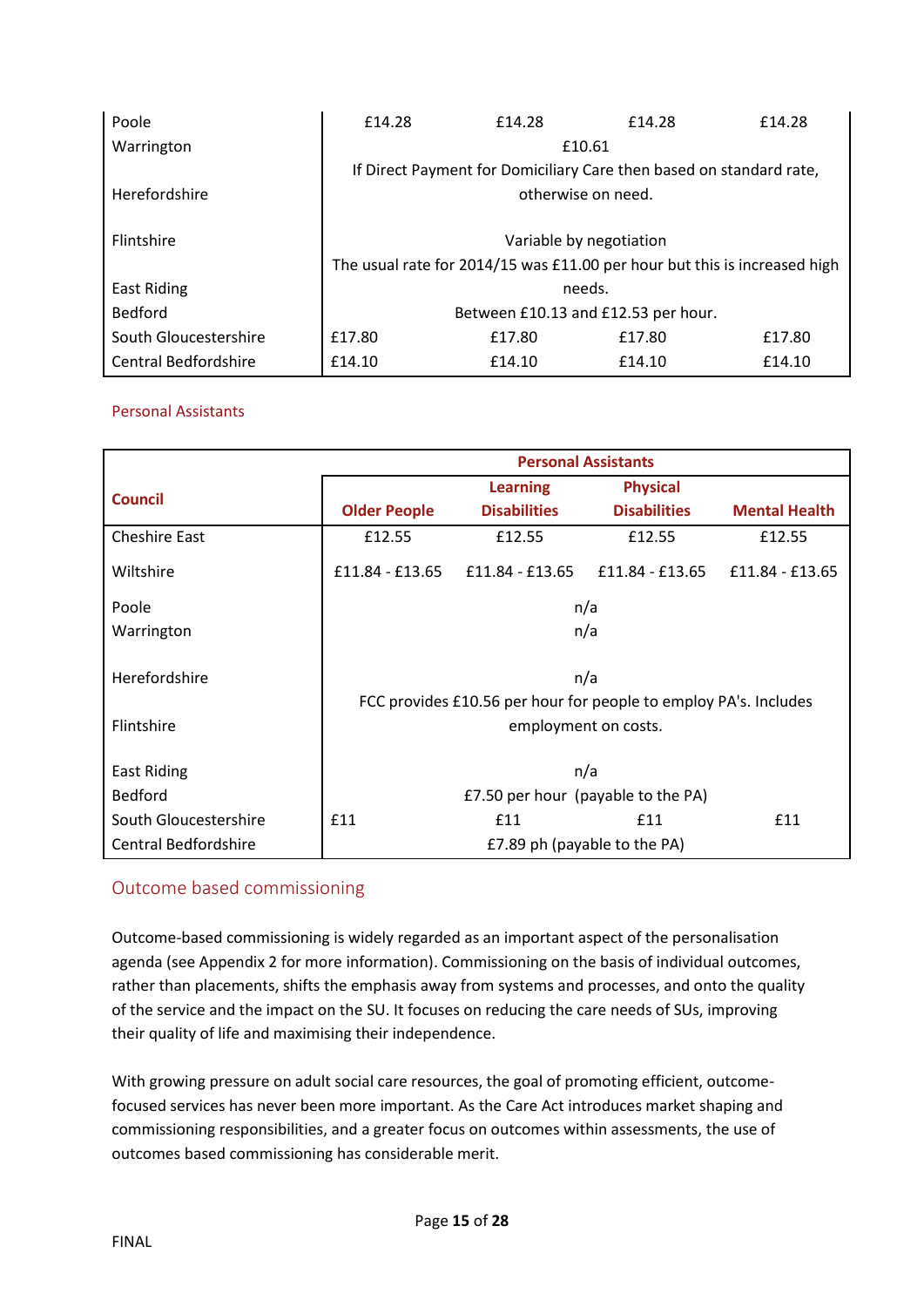#### Benefits of an outcome based commissioning model

The benefits of an outcome based commissioning model are:

- 1. It is person-centred and focuses on the outcomes that service users (SUs) say matter most to them.
- 2. It maximises SUs capabilities, delaying or reducing the need for services, and promoting their independence.
- 3. It empowers SUs to have choice and control in their lives and over their care and support.
- 4. It minimises costs by reducing the long term needs of SUs.
- 5. It reduces waste and helps to improve the financial efficiency of the service.
- 6. It holds providers directly to account for the service they provide.
- 7. It maximises SUs support within their communities from family, friends and community and voluntary sector providers.
- 8. It incentivises providers:
	- to look at the most efficient and effective way of delivering what the SU needs, which may include community and voluntary sector providers or other services;
	- not to create dependency; and
	- to invest in their staff who will need support and training to work in a way in which they enable SUs to achieve the outcomes they have identified that they want to achieve.
- 9. It supports providers to pay care workers (CWs) at least the UKLW and guaranteed hours contracts because they have agreed volumes of work in a geographical area.
- 10. Providers have a geographical area in which they provide services to all the SUs so they can make economies of scale, and reduce CWs travelling time between SUs. This makes the work more attractive to CWs.
- 11. It supports collaborative working and sharing between providers, because they are not in competition with each other for SUs or for CWs.
- 12. Having one provider for both re-ablement support and home care services would improve the continuity of care for SUs and reduce administrative costs and information sharing issues.
- 13. It is consistent with the increased focus on outcomes and payment by results/use of tariffs within the NHS.
- 14. It is consistent with the national policy drive towards payment by results as seen in a number of major policy areas (e.g. substance misuse treatment, offender rehabilitation, employment services).

# <span id="page-15-0"></span>Consultation with Domiciliary Care Providers

The Council has 90 domiciliary care providers on its list of providers, and commissions 70 to provide domiciliary care for approximately 1,150 people.

## Domiciliary care provider feedback from the workshops

We held two workshops with domiciliary care providers. They were attended by 27 representatives from 21 domiciliary care provider organisations. These were: Care Connect, SureCare Cheshire East, Intercare Services, Valleywood Care, You Like Your Way, Alice Chilton In-Home Care Services Ltd,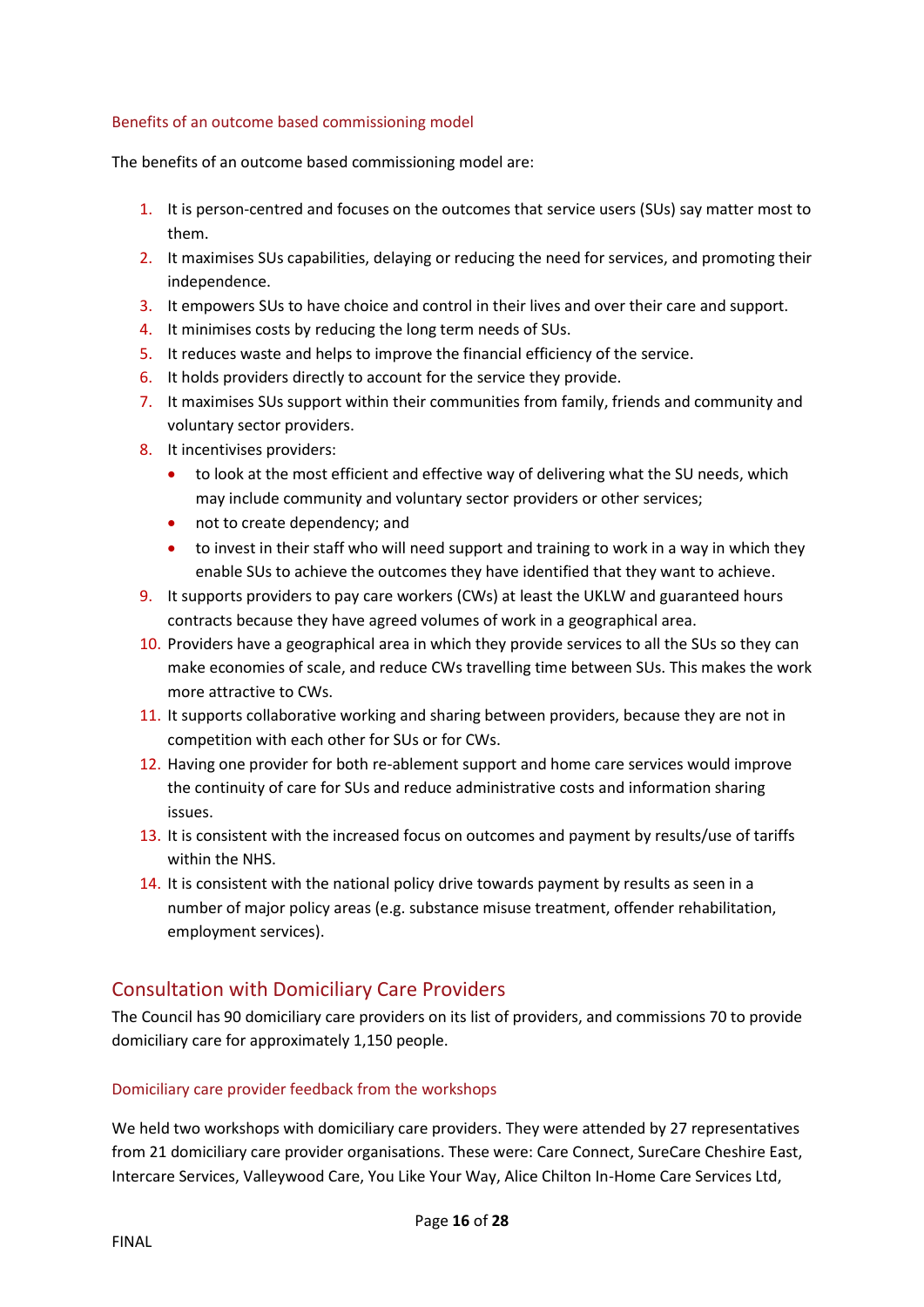Care Needs Ltd, Kare Plus, Cheshire and Staffordshire Homecare Ltd, Quality Care (Staffordshire) Ltd, Lantern Care Services Crewe, AR1 Homecare, Insafehands, Lady Verdin Trust, Evolving Care Ltd, Embrace Group, Homecare4u, Salopian Care, Spiritual Inspiration Ltd, SOS Homecare Ltd and Lantern Care Services (see Appendix 2 for detailed feedback).

Workshop One was attended by representatives from Care Connect, SureCare Cheshire East, Intercare Services, Valleywood Care, You Like Your Way, Alice Chilton In-Home Care Services Ltd, Care Needs Ltd, and Kare Plus.

The key issues raised by members of the workshop were:

- Recruitment and retention is very difficult, because of the salary levels they pay to domiciliary care workers. This is compounded when they do not pay travel time between calls;
- Providers risk having to hand work back to the Council because they cannot recruit staff to do it;
- They have cost pressures;
- Provider forums are not held regularly and are poorly attended; they suggested that they could be improved by allowing providers to put forward agenda items, and having senior Council staff attend;
- They are paid two different rates, depending on the geographical area, which they disagree with;
- It is difficult to get a package of care changed when a service user's needs change;
- Allowing service user's to choose their provider makes it difficult for providers to make economies of scale by caring for a number of service users living near to each other;
- Social workers specifying what time a service user should have, for example, breakfast, makes it difficult for providers to meet the demand at that time – they need to be able to negotiate this with the service user;
- The Council has stopped commissioning 15 minute calls, but these are needed for some tasks, for example, giving eye drops, so it should be the service user's decision;
- There was some interest in outcome based commissioning as a way of dealing with these issues, but some scepticism that it would make any difference; and
- Better crisis management, and planning for the end of reablement would reduce the number of requests for providers to deliver emergency domiciliary care.

Workshop Two was attended by representatives from Cheshire and Staffordshire Homecare Ltd, Quality Care (Staffordshire) Ltd, Lantern Care Services Crewe, AR1 Homecare, Insafehands, Lady Verdin Trust, Evolving Care Ltd, Embrace Group, Homecare4u, Salopian Care, Spiritual Inspiration Ltd, SOS Homecare Ltd and Lantern Care Services.

The key issues raised by members of the workshop were:

- Recruitment and retention this is not necessarily improved by offering travel time and a higher hourly rate;
- Providers are unable to take work because they cannot recruit the staff to do it;
- It is particularly hard to recruit in rural areas because care staff want to work where they live, and this is not necessarily where the service user is;
- It is hard to recruit staff for palliative care because they are only required for a short period of time for a service user;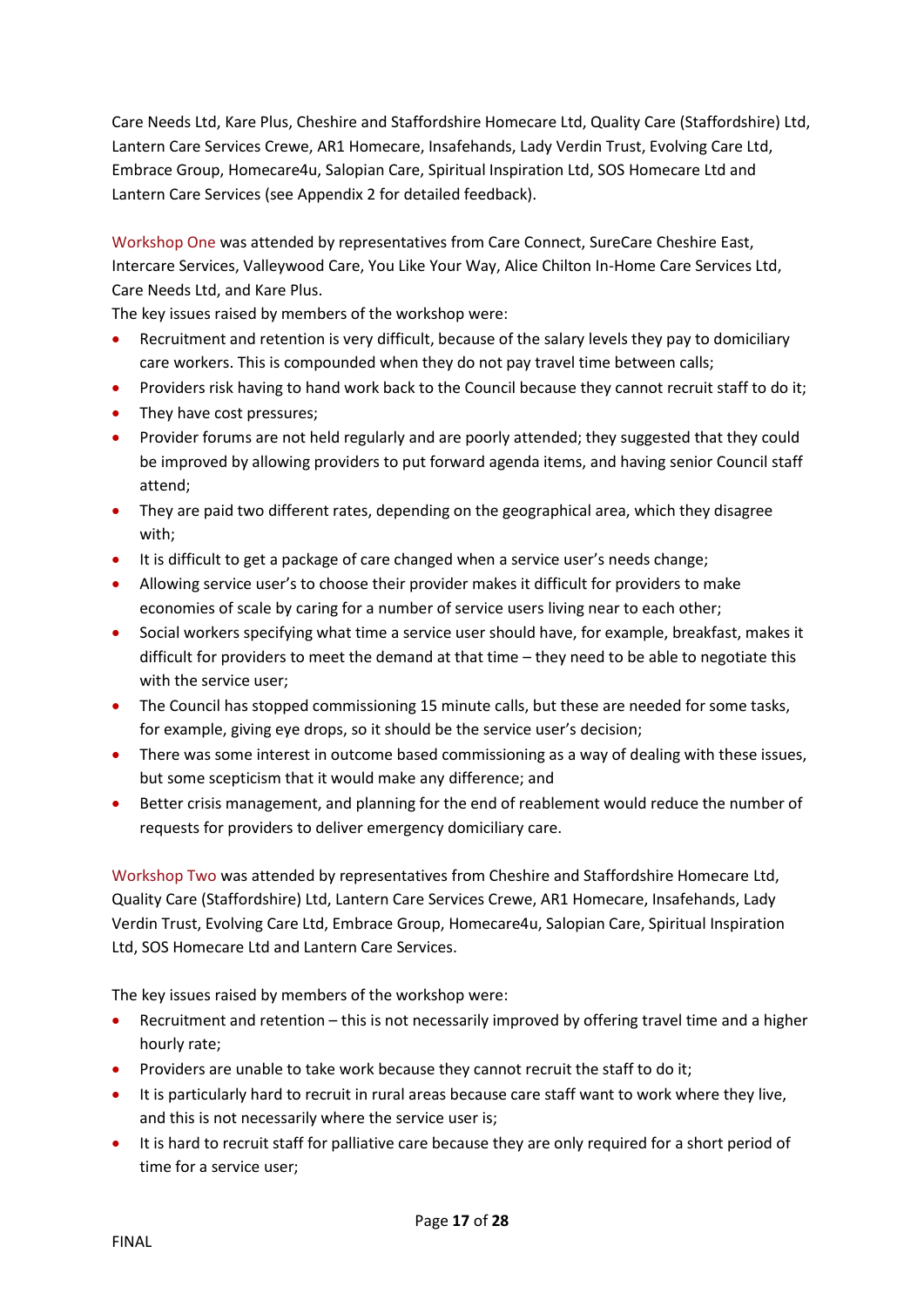- Providers are experiencing cost pressures as a result of the increasing cost of living;
- There has been an increase in the amount of administration involved in running a domiciliary care agency;
- It is difficult to get a package of care changed when a service user's needs change;
- A fixed allowance of time per day does not give providers the flexibility to deal with people whose needs are fluctuating on a daily basis;
- They were positive about outcome based commissioning as a way to deal with the issues they are experiencing, and some had had experience of this in other areas;
- They were concerned that outcome based commissioning may result in the use of fewer domiciliary care providers, but service users who do not want to use the provider delivering domiciliary care in their area can commission their own care from another provider using Direct Payments; and
- The Council pays them promptly which is good.

## **Conclusions**

The issues raised in the two workshops were very similar, with both of them highlighting the difficulty in recruiting and retaining staff when they could obtain higher paid work elsewhere; the cost pressures providers were experiencing as a result of the increasing cost of living; the difficulties involved in getting a package of care changed; and the issues associated with providing a service across a geographical area that is flexible enough to meet service user needs, at a competitive price. Workshop Two included people who had experience of using outcome based commissioning elsewhere and were positive about it. However, Workshop One did not have anyone with any experience of it and was a bit sceptical that a change to outcome based commissioning would help to address the issues they were experiencing. (See Appendix 3 for more information on outcome based commissioning).

## <span id="page-17-0"></span>Discussion and recommendations for fee levels

#### Home care, supported living and Direct Payments

The Council needs to take account both of the actual cost of care and the need to retain market diversity when setting home care fees. There are a number of factors to consider

- 1. Home care average weekly costs for older people are significantly above comparators; this seems to be due to greater commissioning of hours as rates are not out-of-kilter with comparator authorities
- 2. Direct Payment average weekly costs and activity are both greater than comparators; again this seems to be due to greater commissioning of hours as rates are not out-of-kilter with comparator authorities
- 3. The current rates are overall probably a little below average compared to comparator authorities although like-for-like comparisons are hard to make
- 4. There are geographic pockets within the Borough where placements are increasingly difficult to make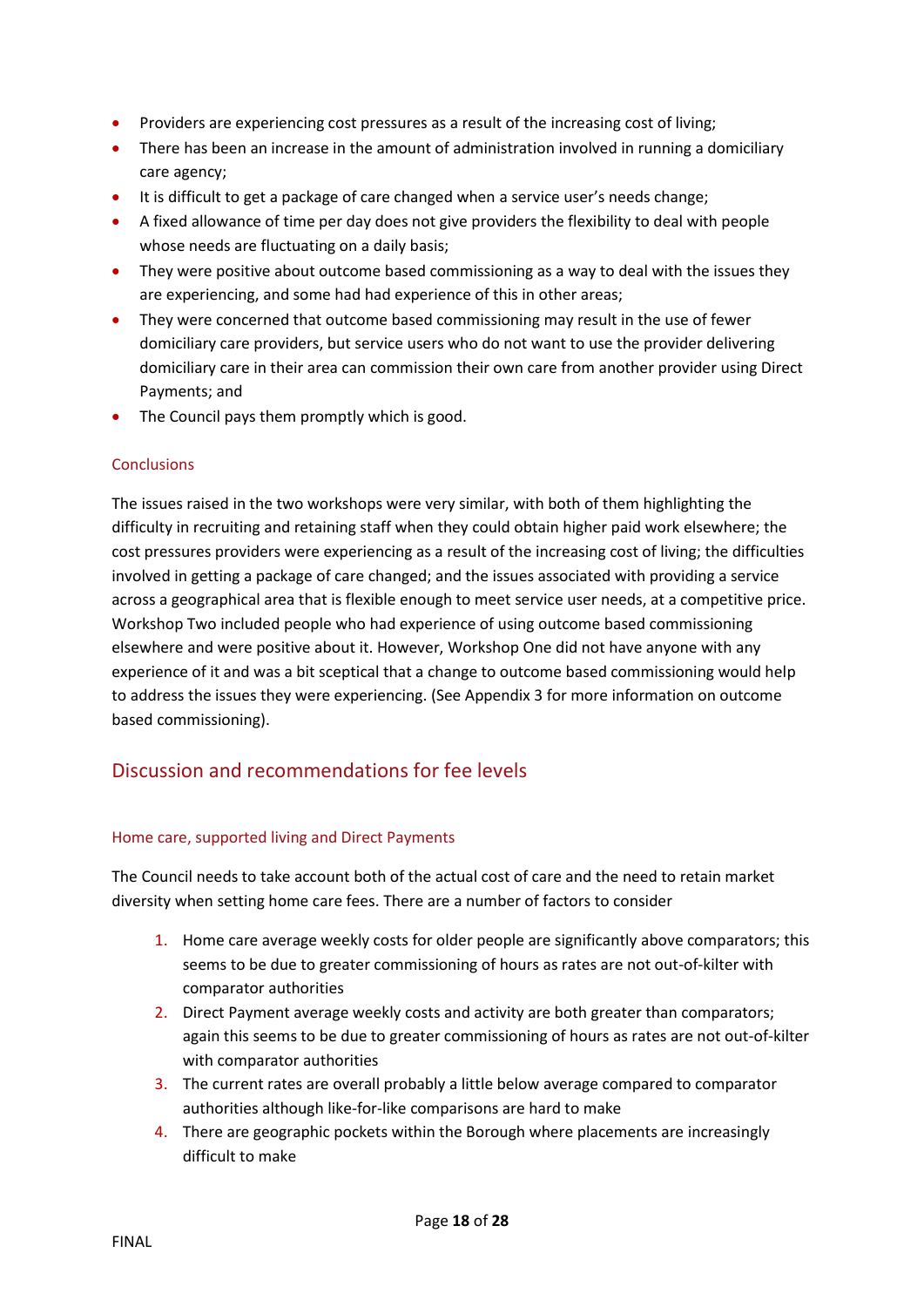- 5. Providers are claiming a high proportion of cost relating to indirect costs. We believe these costs to be largely genuine but we strongly query a model of provision of care where a third to a quarter of all costs are in back-office and indirect functions rather than directly associated with carer costs
- 6. the current practice of the Council setting fees based on actual costs of care, combined with the current time and task approach to commissioning care will lead to greatly increased costs in this area in the future: provider costs will continue to increase and there are few incentives currently in the system to reduce the number of hours commissioned

We recommend the following in relation to fees:

- 1. The Council moves to paying a single rate for home care across the Borough with no east/south split in pricing and no differential rates for 15, 30 and 45 minute packages
- 2. This will be quite a complex process to implement: we therefore recommend that new arrangements for home care should be introduced from  $1<sup>st</sup>$  April 2016 and the rate of £15.32 per hour set until 31 $\mathrm{^{st}}$  March 2017
- 3. There should be separates rates for personal assistants at £10.53 and other Direct Payments at £13.33 for 2016/17
- 4. The rates for 2017/18 should be £16.38 for home care, £11.19 for personal assistants and £13.72 for Direct Payments respectively
- 5. Providers should be allowed the option of proposing higher rates for Direct Payment clients on a case by case basis provided they can give a clear rationale for this and with a ceiling of the home care rate
- 6. Supported living rates should be £13.33 for 2106/17 and £13.72 for 2017/18; these should be set as ceilings
- 7. The Council should not increase fees for 2014/15 but should be prepared to listen to arguments from individual providers for fee increases, provided that provider costs are shown on an open-book basis
- 8. The Council should develop its plans to introduced outcome-based commissioning of home care and include providers in this process
- 9. The sleep-in rate should be calculated as the NLW hourly rate (plus NI and leave oncosts) multiplied by 9 hours where workers are being paid at NLW levels; the rate should remain the same as at present otherwise

We recommend the following in relation to commissioning:

- 10. The Council should move towards developing an outcome-based approach to commissioning of home care as soon as possible. The current time and task approach to commissioning will prove very expensive if allowed to continue
- 11. as part of this approach the Council should tender for a much smaller number of providers to provide home care (with the tender evaluation partly based on price), perhaps on a cost and volume basis as in Wiltshire and perhaps within geographically based localities as is Wiltshire and Cheshire West and Chester
- 12. Alongside this the Council should strongly promote the use of DPs and. in particular, PAs as an alternative way of meeting care needs. PAs in particular can offer better outcomes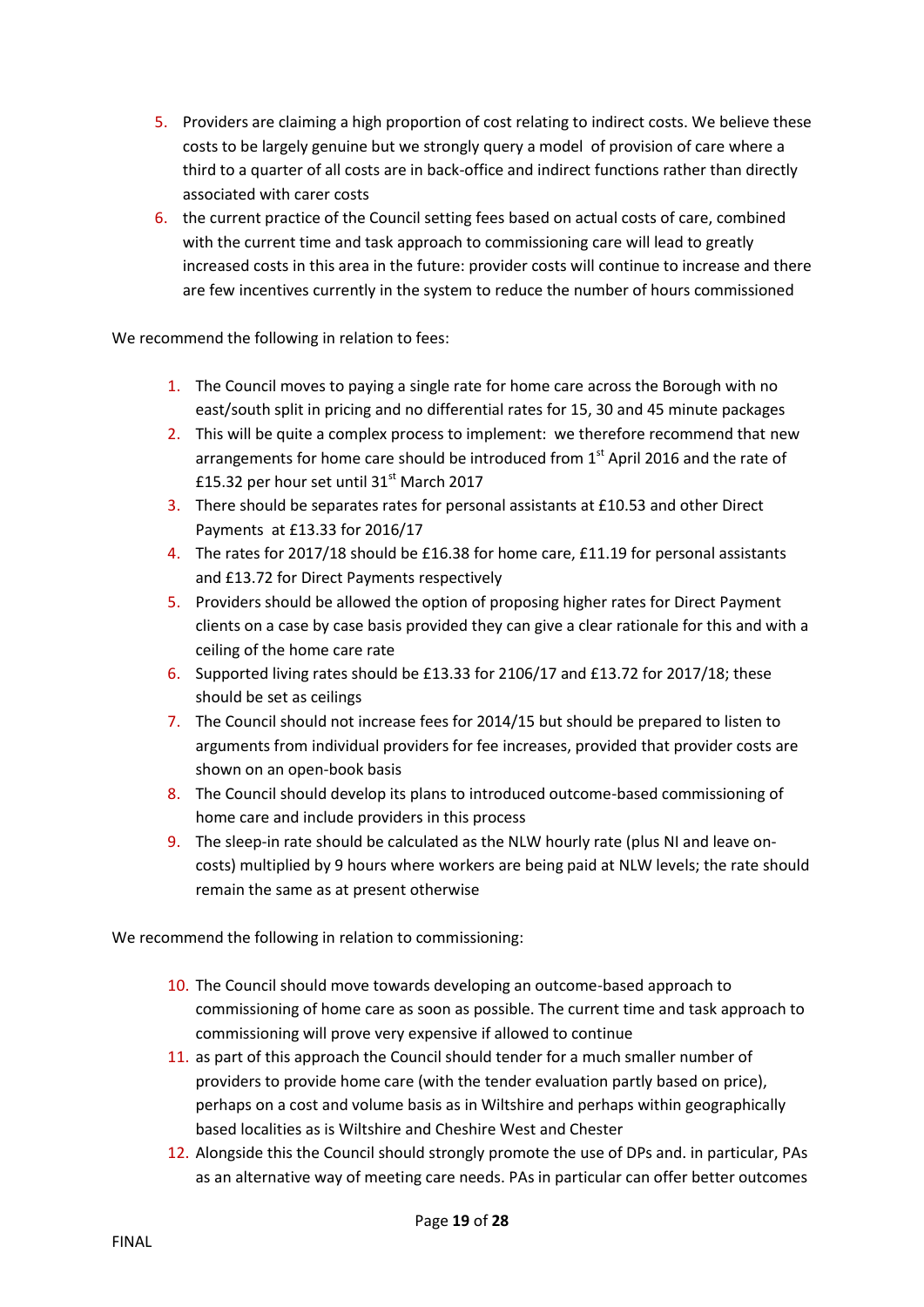at lower cost and with more money going to the carer; this will require some investment in infrastructure to support PAs and a review of current assessment and placement practices

13. Supported living packages should be retendered on an outcome-focused basis with the aim of reducing the number of commissioned hours where safe and appropriate to do so and with part of the tender evaluation being based on price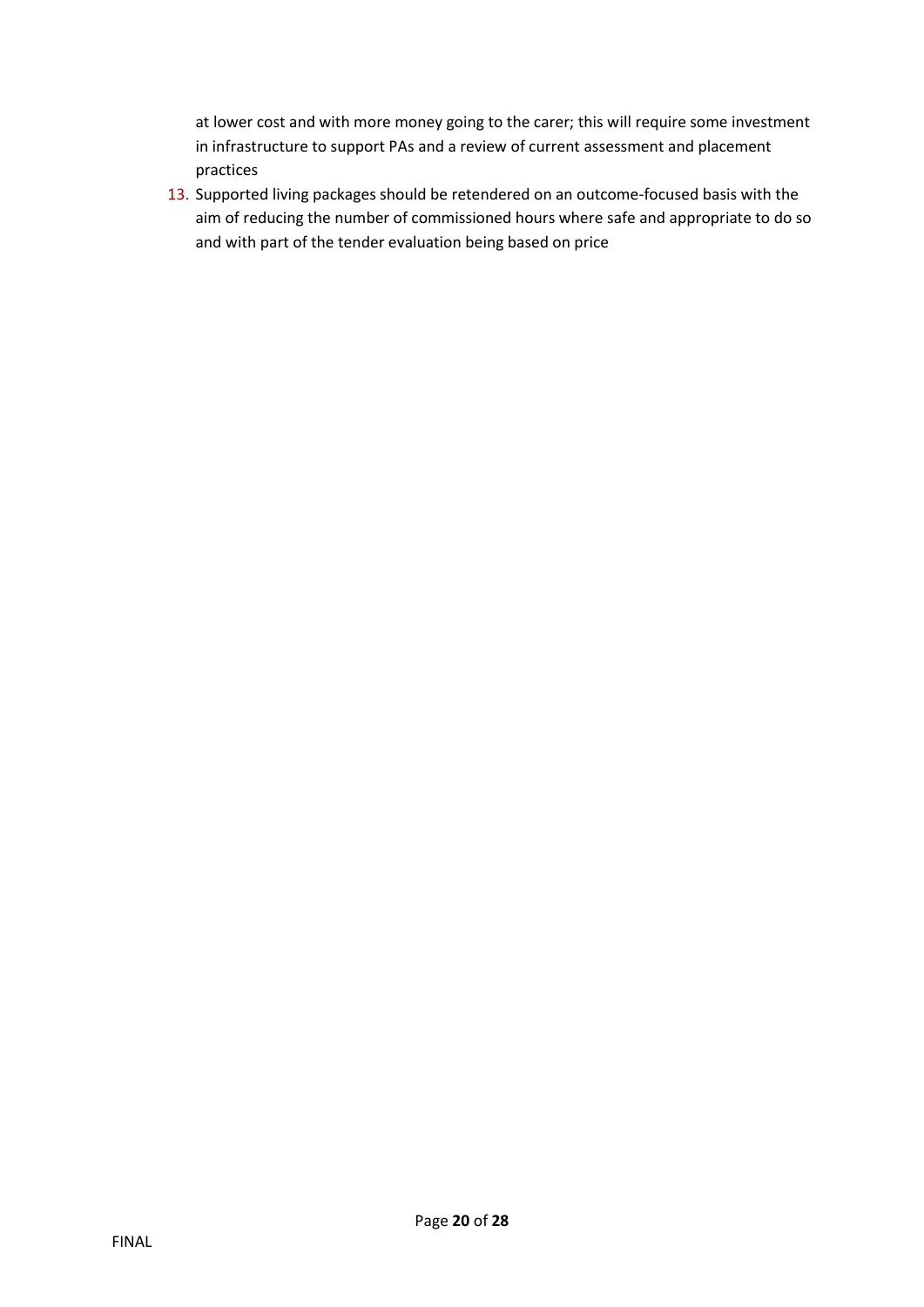# <span id="page-20-0"></span>Appendix 1: Feedback from consultation with domiciliary care providers

## <span id="page-20-1"></span>Workshop 1

It was attended by ten domiciliary care providers:

- Richard Wyatt, Littleton Hall Ltd, Care Connect
- **Sue Ritchie, SureCare Cheshire East**
- **•** Paul Brandrick, SureCare Cheshire East
- Mike Doherty, Intercare Services
- Stuart Coxon, Valleywood Care
- **•** Grace Moffitt, You Like Your Way
- Karen Perry, Alice Chilton In-Home Care Services Ltd
- Andy Wardle, Care Needs Ltd
- Lesley Crowe, Kare Plus
- Jamie Hickson, Kare Plus.

They made the following comments:

- Recruitment is their biggest problem. They risk having to hand work back to the Council because they can't get the staff, because they go to other jobs where they can be paid more. It is especially an issue when they do not pay travel time. It is more of an issue in Crewe, but not in Bury.
- Retention is also a big issue.
- Recruitment and retention are both harder now than 6 yrs ago, even when they pay travel time.
- Current position is unsustainable because providers can't pay staff enough because the Council doesn't give them enough money;
- Some can't bid for work because they have not got staff to do it.
- The skill level drops because good staff leave.
- No collective feedback from the Council from the previous consultation 3 years ago, and they have been unable to get feedback when they have approached the Council individually.
- They don't do whole hours of care they do parts of an hour.
- The length of calls has reduced.
- 1 provider does 1 hour calls only so it doesn't pick up LA work.
- Provider forums not well attended so one provider said they didn't go because it was not well represented by the market.
- Provider forums supposed to be quarterly but they are not held quarterly, and not attended by senior Council people. Providers should be allowed to put forward agenda items.
- Their relationships with care arrangers are ok.
- It is difficult if they need to increase the package of care (POC). They have to contact the duty team because SWs have closed the case. This takes longer and the duty team don't know the case.
- When they get the package increased it is often not reflected in the contract, so they have to push for the money to be backdated.
- They have to wait 3 weeks before an increase will be considered. SWs say they don't increase the POC until they contact them with a decision, but the extra is required earlier.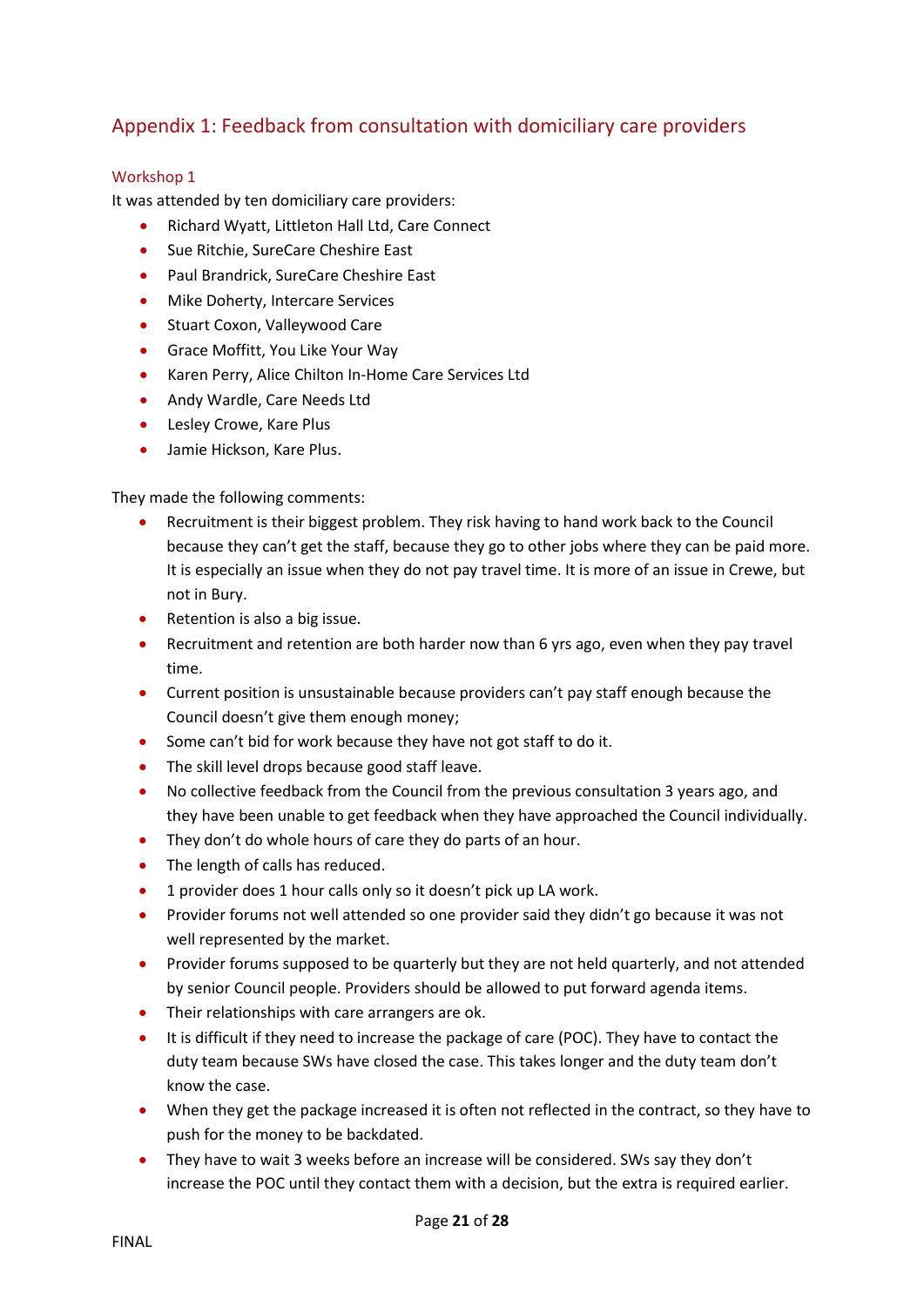- This also works the other way when they need to reduce the POC; they email SWs to say need to reduce the POC.
- Short calls are a false economy. 1 provider had done an analysis of it and had wanted to discuss it with the Council but the Council was not interested.
- Paid more in Congleton than Crewe /hr and they don't think it is right.
- SWs define what time they want the call, which makes it hard to provide the call at that time.
- Block contracts assume that the service user is willing to accept the provider /carer on offer. But choice of where to go destroys the provider's ability to manage geographical areas.
- Cheshire West & Cheshire pay the minimum wage + travel time.
- They all need to look at things differently.
- Crisis management, re-ablement and planning for when it ends, and better care would help avoid requests for emergency domiciliary care.
- Council staff changes lead to inconsistent ways of doing things.
- Some cynicism about outcome based commissioning (OBC) 'is another way to pay them less'.
- Insulting to staff to pay them to do the work and not pay travel time. They need to pay carers more /hour.

## <span id="page-21-0"></span>Workshop 2

It was attended by 17 domiciliary care providers:

- Clair Scott, Cheshire and Staffordshire Homecare Ltd
- John Mussell, Cheshire and Staffordshire Homecare Ltd
- Paul Ravenscroft, Quality Care (Staffordshire) Ltd
- **•** Kirsty Burns, Lantern Care Services Crewe
- Irene Merricks, AR1 Homecare
- Rachel Wright, Insafehands
- Charlotte Parton, Insafehands
- **•** Chris Yearsley, Lady Verdin Trust
- Carol Vickers, Evolving Care Ltd
- Jenny Payne, Embrace Group
- Ryan Brummitt, Embrace Group
- Stephanie Roberts, Homecare4u
- **•** Heather Haley, Salopian Care
- **•** Tracy Ault, Spiritual Inspiration Ltd
- Richard Jackson, SOS Homecare Ltd
- Chris Atherton, SOS Homecare Ltd
- Moira Mccumskey, Lantern Care Services.

They made the following comments:

- They have recruitment issues. It is not just about salary. They have tried offering £12.00 / hour and still only got four applicants – normally they pay £8.30 / hour.
- Zero based contracts are an issue for some people but others don't want contracts.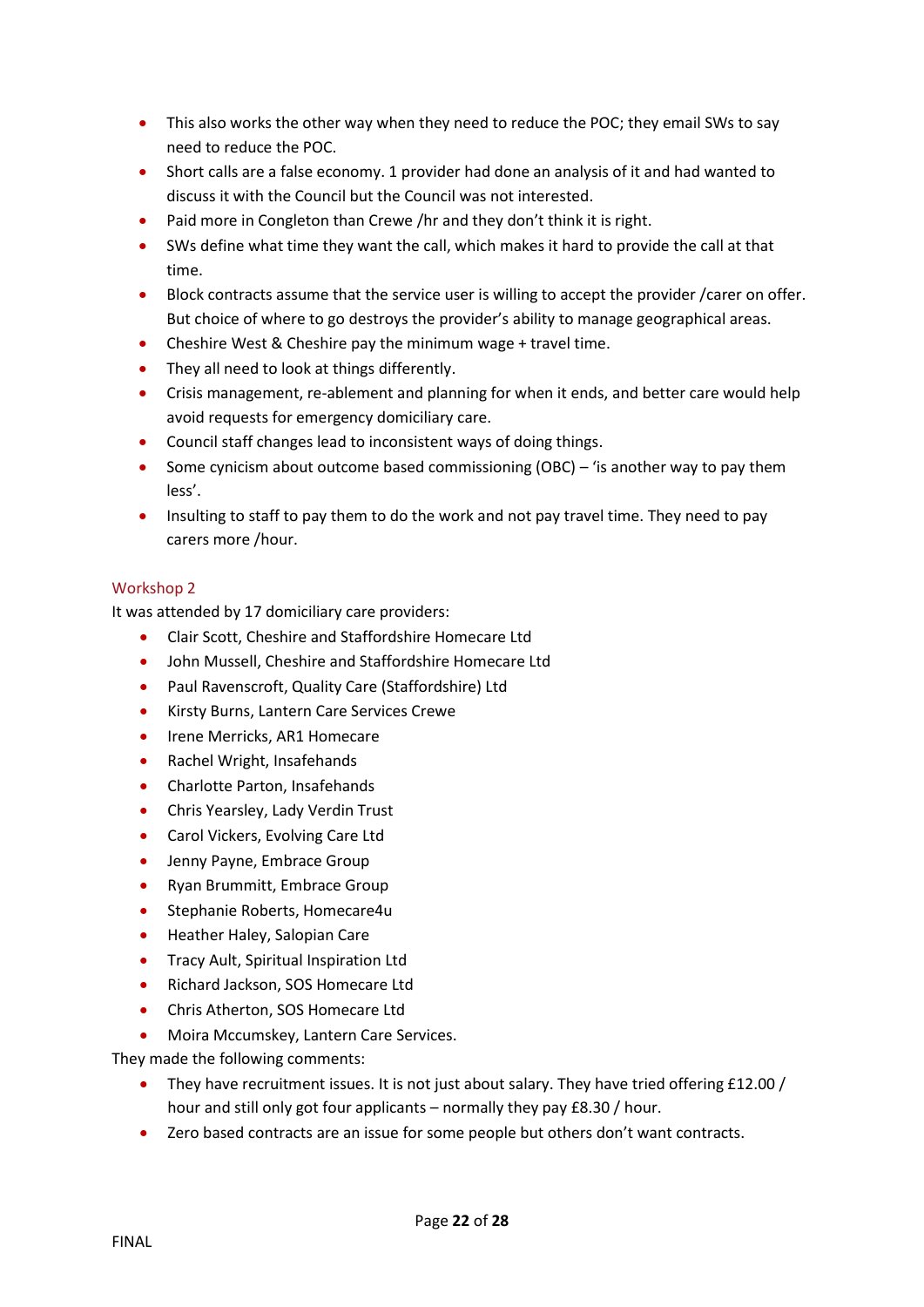- People are not applying for jobs. Low unemployment locally so there is a limited pool of people. All potential staff have been round all the agencies and decided where they want to work.
- Petrol price is an issue, so that people don't want to go out of their own area.
- Providers can't take on more hours because they can't recruit staff.
- In Staffordshire the Council offered better terms and conditions and one provider lost 4 staff to the Council. Providers can't compete with this but it has not happened in Cheshire East.
- There are people on a Council list that they can't provide care for.
- All service users want breakfast at the same time, and providers can't do it.
- Increasing numbers of domiciliary care providers.
- Travel time is an issue.
- For palliative care, and end of life the Council will pay whatever the domiciliary care providers ask for the last 2-3 weeks of life.
- Providers can do as much palliative care as they want a list of people needing it goes out every day, but staff don't want to go out to rural areas, and staff are only required for short period of time, so it is hard to recruit them.
- Self-funders come from word of mouth.
- Providers charge the same rate for Council funded service users and self-funders. The selffunders ring the Council to check the price before they ring the domiciliary care agency and ask for the same rate.
- Cost pressures 1 provider pays double time on bank holidays to keep staff but they don't get the money from the Council.
- One said they had spoken to their company solicitor who had said they will be breaking the law if they don't pay travel time.
- When new care agencies open they are using the same group of carers it is someone deciding to set up on own, whilst others close.
- Schools had stopped doing health and social care courses so young people have not been doing care, and older workers are retiring so there is a staff shortage; colleges /schools have now started to do them again this year.
- Low status of carers you only hear about nurses pay in the media and not social care pay.
- Perception that care is an easy thing to go into, but when the young people start and see the training and NVQ they have to do when they are people who have already failed academically, it puts them off.
- CQC now use key lines of enquiry (KLOEs) this has increased workload for providers.
- Care Certificate it must be obtained within a specified number of weeks, so their practice has to be observed.
- **•** Extra documentation is required for CQC.
- Fees have to cover staff in the office to meet the regulations as well as provide care. The mount of administration has increased significantly.
- The Council has stopped commissioning 15 min calls, but it is needed for some calls, e.g. giving eye drops. Thinks the Council should not take a blanket approach – it should be at the service user's request.
- 15 min calls should be paid proportionally more because of travel time involved, and because two 15 min calls is double the admin of a 30 min call.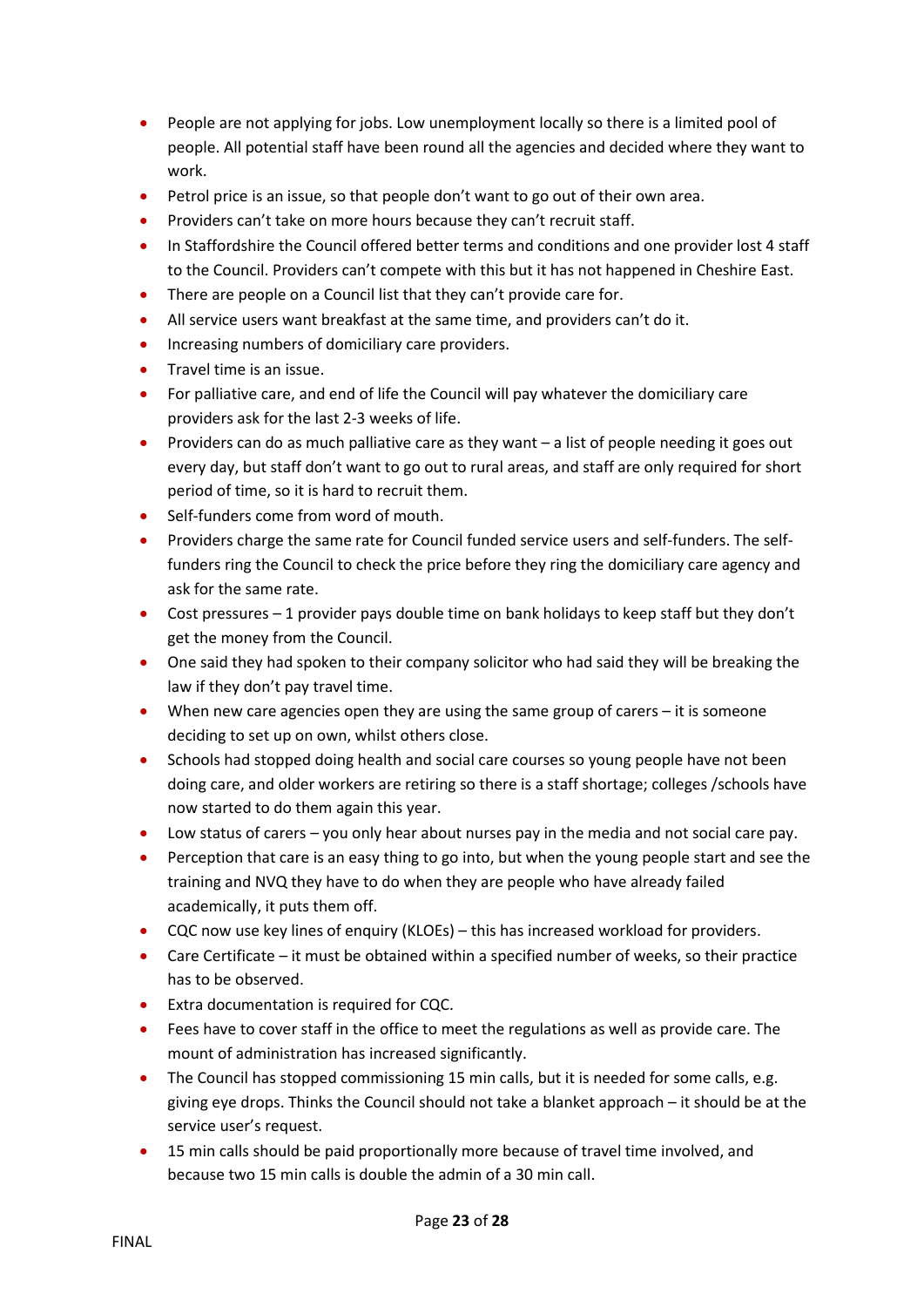- Outcome based commissioning (OBC) would be better because people's needs fluctuate.
- Unless they have pods of carers in different places, it takes longer to travel to rural areas.
- Don't want rural 15 min calls because of travel time and admin costs involved.
- Pay enhanced sleep in rate which is higher than the Council pays other councils recognise this following legal challenge.
- Travel time has to be counted as part of the minimum wage HMRC has said so and they are blitzing care companies, asking them to do it.
- One provider had experience of OBC in South Wales 'it is brilliant': the provider meets the assessor to write the POC, and then the provider can change it, and so long as they deliver the agreed number of hours/week they are all happy. The provider talks to the service user to talk about how they should deliver the hours. The SW is not there, but provisionally accepts it, depending on the discussions with the service user about times, etc.
- Under current arrangements, when the provider meets the service user to talk about delivering the care, and family wants breakfast at a different time to what the service user has agreed with the SW, the provider has to go back to the SW to agree the change. OBC would cut out all that to'ing and fro'ing.
- Once the POC has been in place for 6 weeks, the SW closes the case and the provider has to go back through the duty team if there are any problems or the package needs changing; this takes extra time. They have to wait 2 weeks before get a response. It is difficult to get an assessor. They get paid when the case is assessed and agreed by the SW manager even though they are already providing the extra care. Some others are done within the same day. So the time it takes is variable. If it needs reducing they get an immediate response.
- Current way of being given times to call on the service users is not sensible because their needs vary on a daily basis.
- In Newcastle they are looking at swopping service users into geographical areas, so e.g. if 4 domiciliary care agencies are going to 1 block, they would swop service users so they all go into one.
- Staffordshire say that all the work has to go on the framework first it can't just be swopped form 1 domiciliary care agency to another.
- In another area they have put proximity to another service user as a criterion for winning the tender.
- With OBC how would the Council assess whether the outcome has been achieved in South Wales it is: 'is the SU happy?'
- OBC is better for the service user than task based commissioning and better for the agency there was no opposition in the room to it.
- There are a lot of providers here so reducing them to approx. six for OBC would mean that a lot will go out of business.
- There is a risk of the price going down to the lowest and company folding.
- Paying in advance would remove the uncertainty about when providers are paid; some LA's pay weekly, monthly, some 3 months in arrears; all were happy with the Council's approach.
- It would need to be transparent and monitored for OBC to work properly.
- It is harder to develop outcomes for older people, easier for LD and MH.
- OBC is good for people with dementia because the care is flexible to meet their need; the flexibility if they are bed bound and need a hoist is not an issue.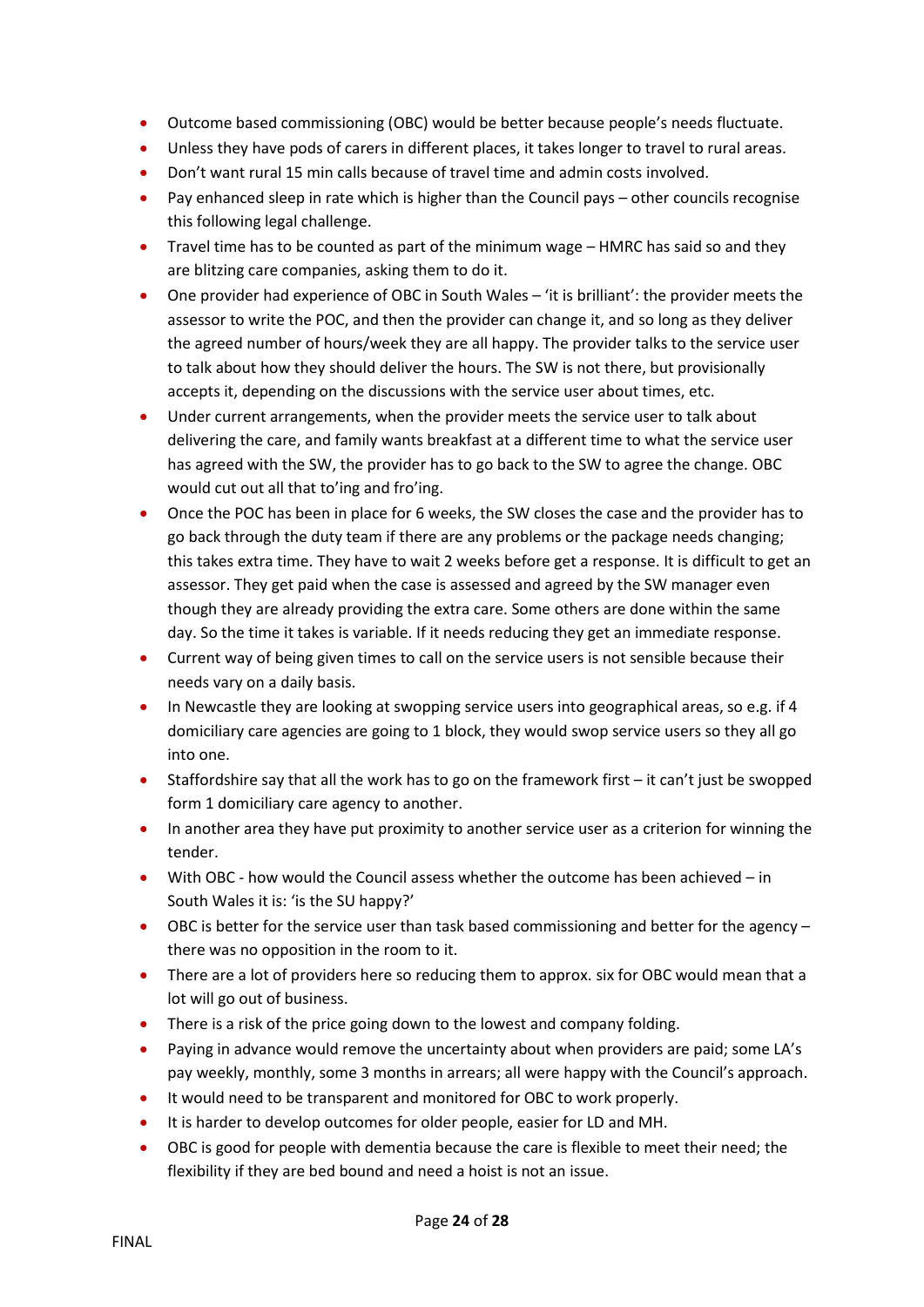- Positive about OBC.
- If a service user doesn't want the provider under OBC they can take a DP; this allows other agencies to exist.
- The Council's rate is low, but they pay promptly which is good.
- For some service users providers wait for payment whilst the SW puts it on the portal.
- The Council can pay a salary enhancement for reablement, etc, which they provide in house and which providers cannot compete with. But the Council has to pay inherited terms and conditions, and also the Council is the provider of last choice for service users who cannot be placed with any other provider.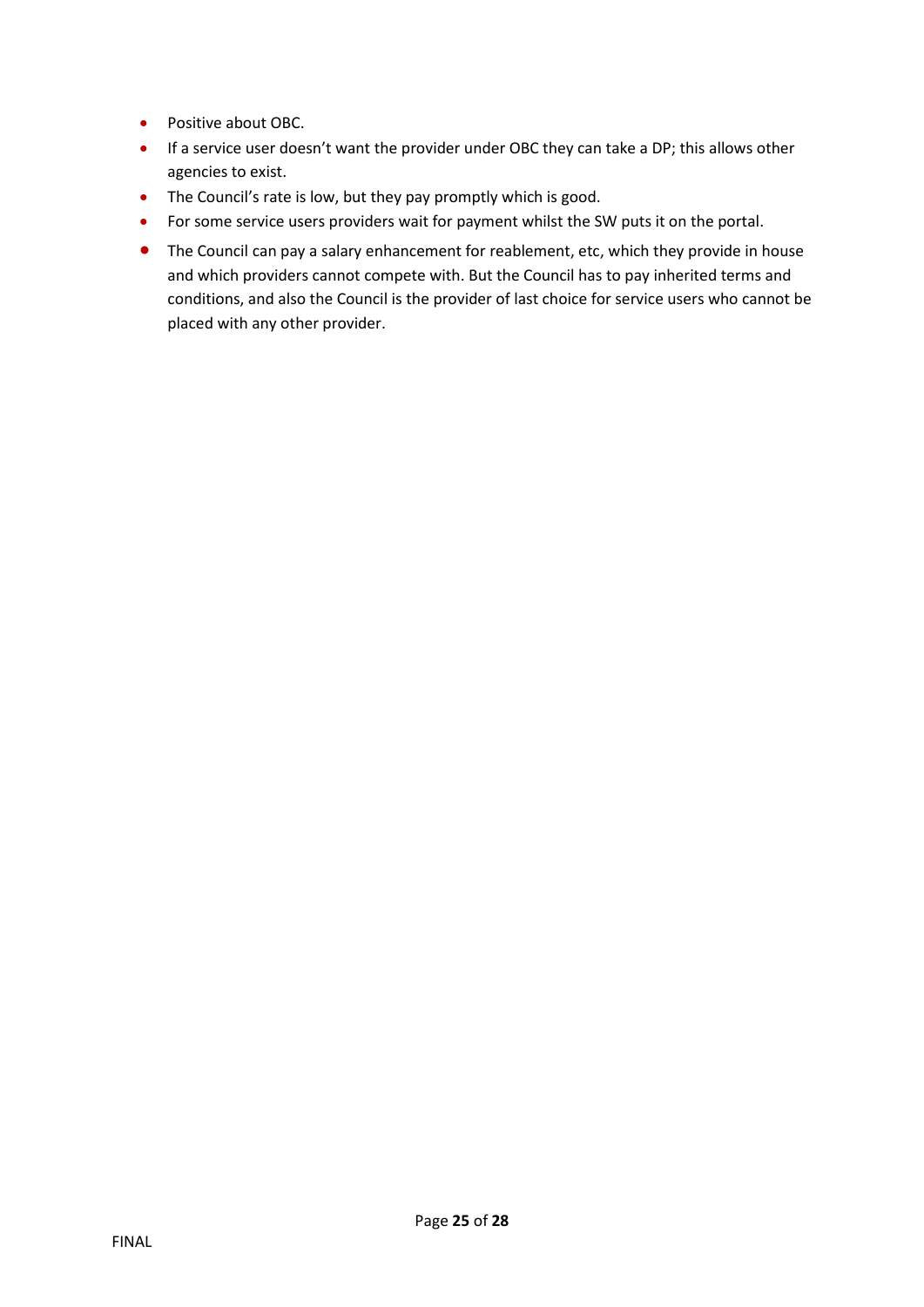# <span id="page-25-0"></span>Appendix 2 Outcome Based Commissioning

## Outcomes Based Accountability

Outcomes Based Accountability (OBA) is an approach to planning services and assessing their performance that focuses attention on the results – or outcomes – that the services are intended to achieve. It was developed by Mark Friedman and described in his book, 'Trying Hard Is Not Good Enough', in 2009. OBA is the basis for Outcomes Based Commissioning. The OBA model has been used in the USA and several countries worldwide as a way of structuring planning to improve outcomes for whole populations and for improving services. It is seen as more than a tool for planning effective services. It can become a way of securing strategic and cultural change: moving organisations away from a focus on 'efficiency' and 'process' as the arbiters of value in their services, and towards making better outcomes as the primary purpose of their organisation and its employees.

Key features of OBA include:

- population accountability, which is about improving outcomes for a particular population within a defined geographical area; and
- performance accountability, which is about the performance of a service and improving outcomes for a defined group of service users.

The approach involves:

- The use of simple and clear language;
- The collection and use of relevant data;
- The involvement of stakeholders, including service users and the wider community, in achieving better outcomes; and
- The distinction between accountability for performance of services or programmes on the one hand, and accountability for outcomes among a particular population on the other.

## What are Outcomes?

An outcome is 'an impact on quality of life conditions for people or communities'. There are three types of performance measure in OBA:

- 1. How much did we do? (our traditional pre-occupation)
- 2. How well did we do it? (important, but not as important as…)
- 3. Is anyone better off/what difference did we make?

Answering the third question has driven recent work on outcome based commissioning within Adult Social Care (ASC), most notably in Wiltshire Council with its Help to Live at Home Service.

There are two types of outcomes in OBA:

- 1. Individual outcomes; and
- 2. Broader community or service level outcomes, in which providers are paid to reduce the number of SUs going into residential care in a year.

#### Outcomes Based Commissioning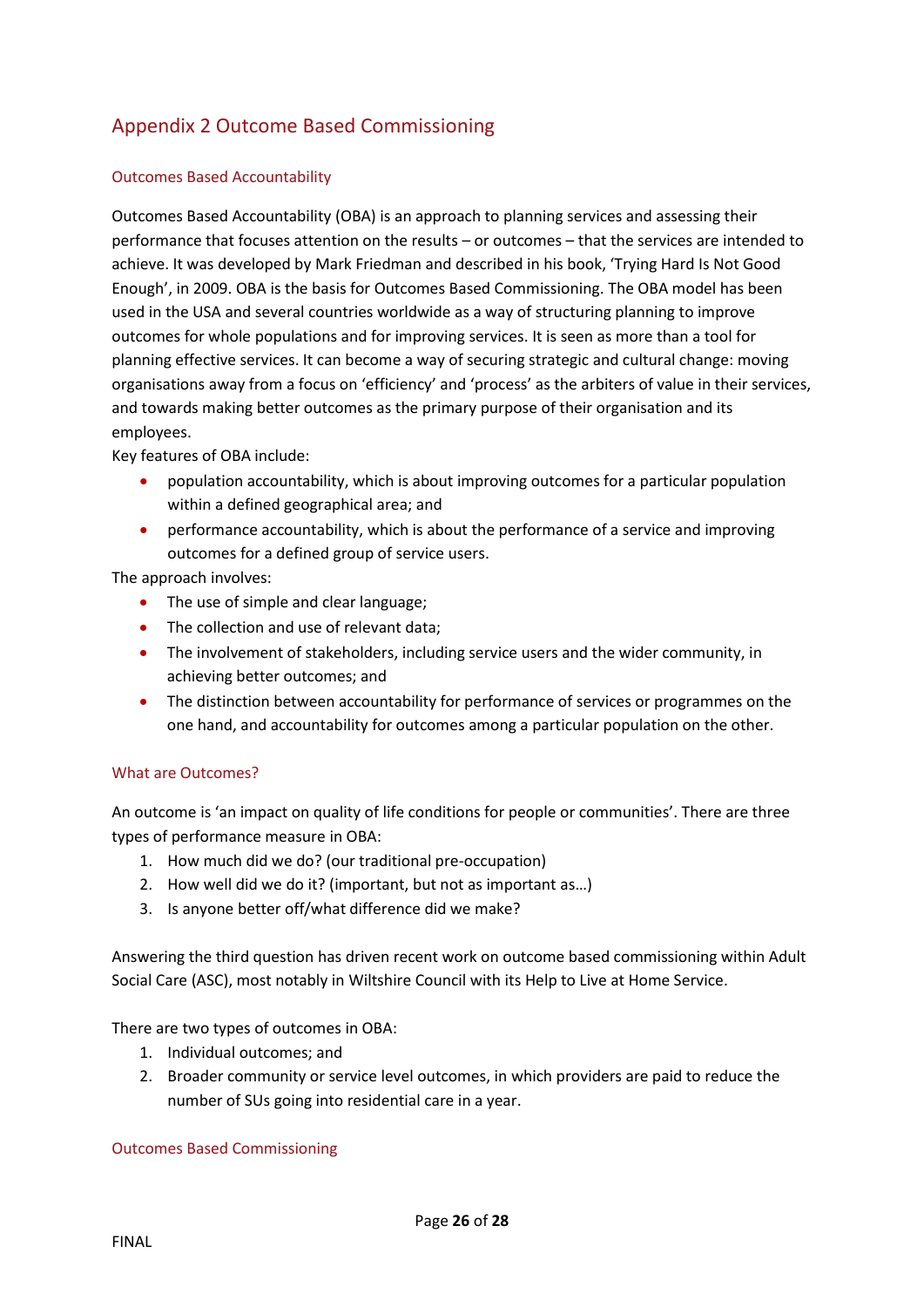The use of outcomes in local government is developed by [Richard](http://www.blurb.co.uk/user/flossiezoo) Selwyn, in his book, 'Outcomes & Efficiency: Leadership Handbook', 2012. This describes how to implement a new outcomes and efficiency model to build a resilient government organisation that is able to radically and quickly transform. It includes designing the system of services, partners and citizens; implementing a full commissioning model to manage the system; and realising the benefits through dynamic change management.

Outcome-based commissioning is widely regarded as an important aspect of the personalisation agenda. Commissioning on the basis of individual outcomes, rather than outputs, shifts the emphasis away from systems and processes, and onto the quality of the service and the impact on the SU.

Most outcomes have value, both 'soft' (improved SU well-being) and 'hard' (financial). Therefore, investing in them may initially increase expenditure in the short term but deliver subsequent and sustainable larger saving in the medium term. Most outcomes can be realised in the short or at least medium term – often within a year and potentially in time for the next regular care review. If this is implemented well, then the net cost in one budget year should be similar to earlier commissioning budgets. In subsequent years, savings will accumulate and deliver against Council expenditure targets and/or in part, fund more invest to save initiatives in social care, in concert with health partners.

## Outcomes Based Commissioning and Payment by Results

The process of paying providers on the basis of the outcomes they achieve is less widely used than outcomes based commissioning. Payment by Results (PbR) can be introduced into new outcomes based frameworks in pre-declared phases, initially monitored and reported in shadow format ("if PbR were already live this would have been your payment"), and ultimately as a major component of payment, allowing a modest guaranteed element to cover basic staff costs. This approach to payment was introduced in Wiltshire in 2012 in the Help to Live at Home Project.

## The Care Act: Market Shaping and Commissioning

The Care Act introduces new duties on local authorities to facilitate a vibrant, diverse and sustainable market for high quality care and support in their area, for the benefit of their whole local population, regardless of how the services are funded. The Council's commissioning and procurement practices must take account of these wider 'market shaping' duties. These relate to the [market shaping and commissioning](http://careandsupportregs.dh.gov.uk/category/market-shaping) section of the regulations and guidance for implementation of part one of the Care Act in 2015/16.

To support these developments, Birmingham University has published, 'Commissioning for Better Outcomes – a Route Map'. This was commissioned by the Local Government Association (LGA) and the Association of Directors of Adult Social Services (ADASS). The standards are designed to drive improvement, and provide a framework for councils to self-assess their progress against best practice in commissioning and enable them to identify areas for further improvement. It is being piloted by a small number of local authorities and will be rolled out in January 2015.